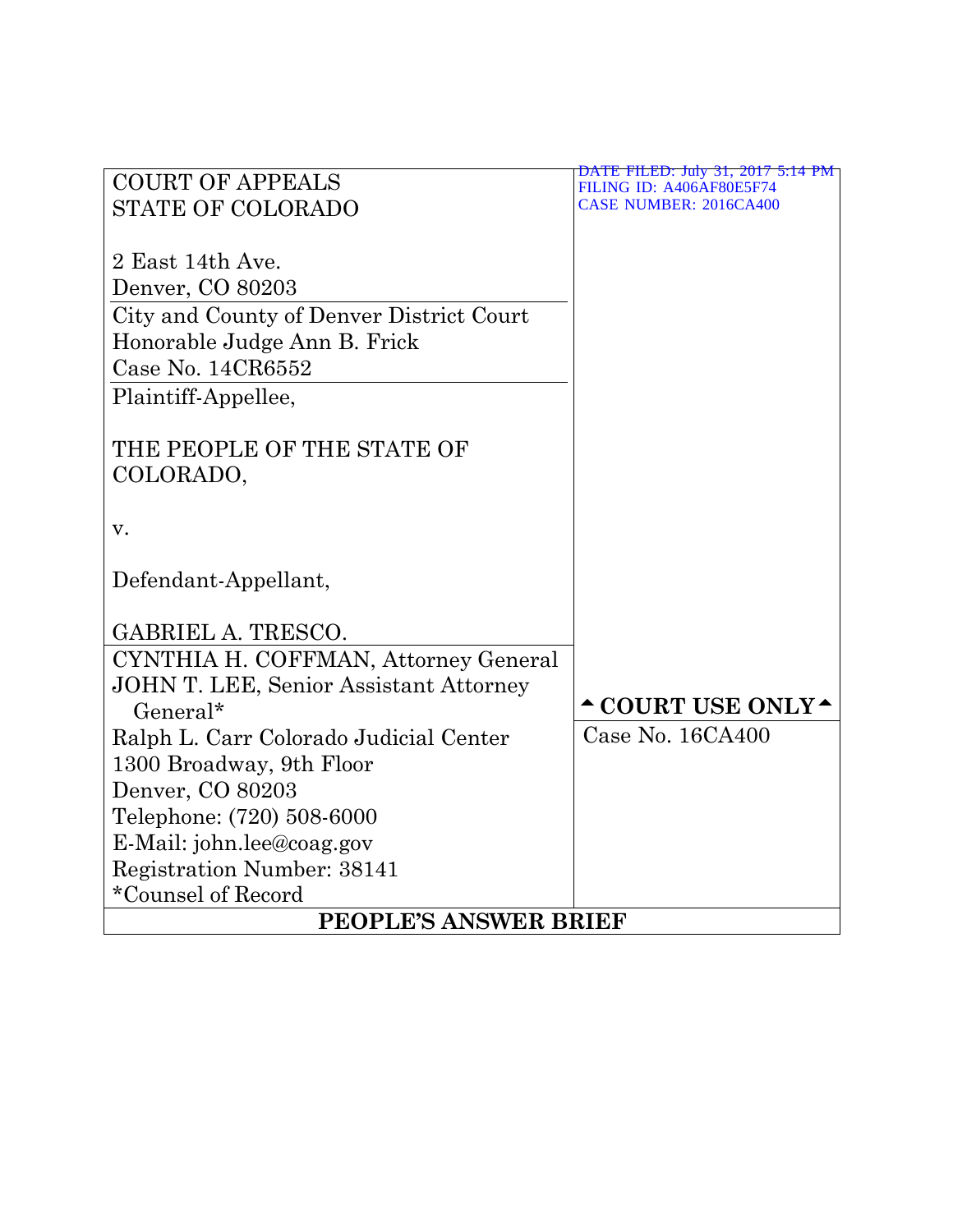#### **CERTIFICATE OF COMPLIANCE**

I hereby certify that this brief complies with all requirements of C.A.R. 28 or C.A.R. 28.1, and C.A.R. 32, including all formatting requirements set forth in these rules. The undersigned certifies that:

The brief complies with the word limits set forth in C.A.R. 28(g) or C.A.R. 28.1(g). It contains 7.398 words.

The brief complies with the standard of review requirements set forth in C.A.R. 28(a)(7)(A) and/or C.A.R. 28(b). In response to each issue raised, the appellee must provide under a separate heading before the discussion of the issue, a statement indicating whether appellee agrees with appellant's statements concerning the standard of review and preservation for appeal and, if not, why not.

I acknowledge that my brief may be stricken if it fails to comply with any of the requirements of C.A.R. 28 or 28.1, and C.A.R. 32.

*/s/John T. Lee*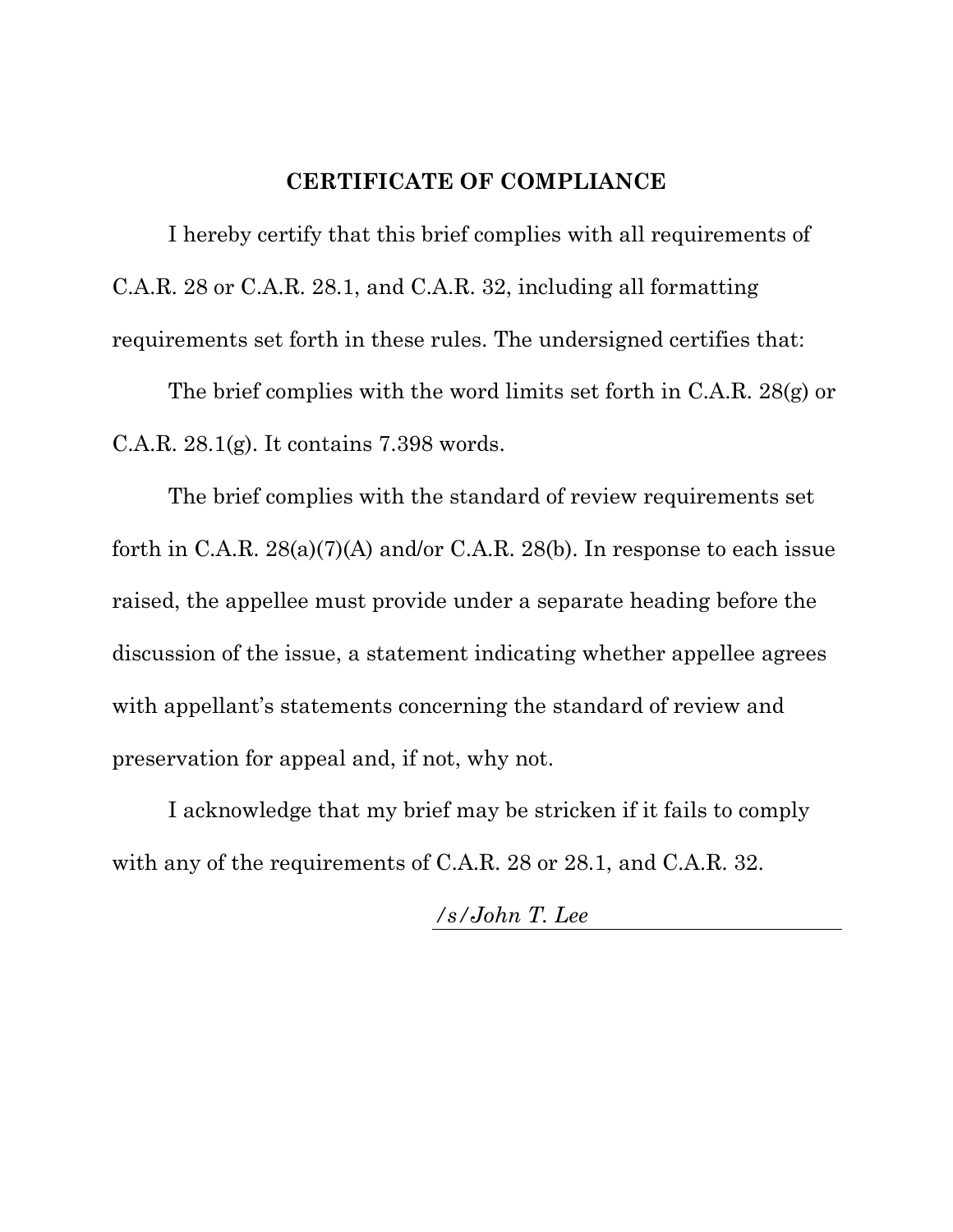# **TABLE OF CONTENTS**

| Ι. |                                                                                                                                                                               |
|----|-------------------------------------------------------------------------------------------------------------------------------------------------------------------------------|
|    |                                                                                                                                                                               |
|    |                                                                                                                                                                               |
|    |                                                                                                                                                                               |
| Ι. | The defendant did not raise a counsel of choice claim at trial                                                                                                                |
|    |                                                                                                                                                                               |
|    |                                                                                                                                                                               |
|    |                                                                                                                                                                               |
|    | 1. The defendant did not raise his right to counsel of                                                                                                                        |
|    | 2. In the event this Court addresses the actual claim                                                                                                                         |
|    |                                                                                                                                                                               |
|    | 4. If the trial court's inquiry was insufficient, the<br>appropriate remedy is to remand for further factual<br>22                                                            |
|    | II. Any error in allowing the expert to testify about nerve<br>damage was harmless as there was no dispute that the<br>victim suffered serious bodily injury; regardless, the |
|    |                                                                                                                                                                               |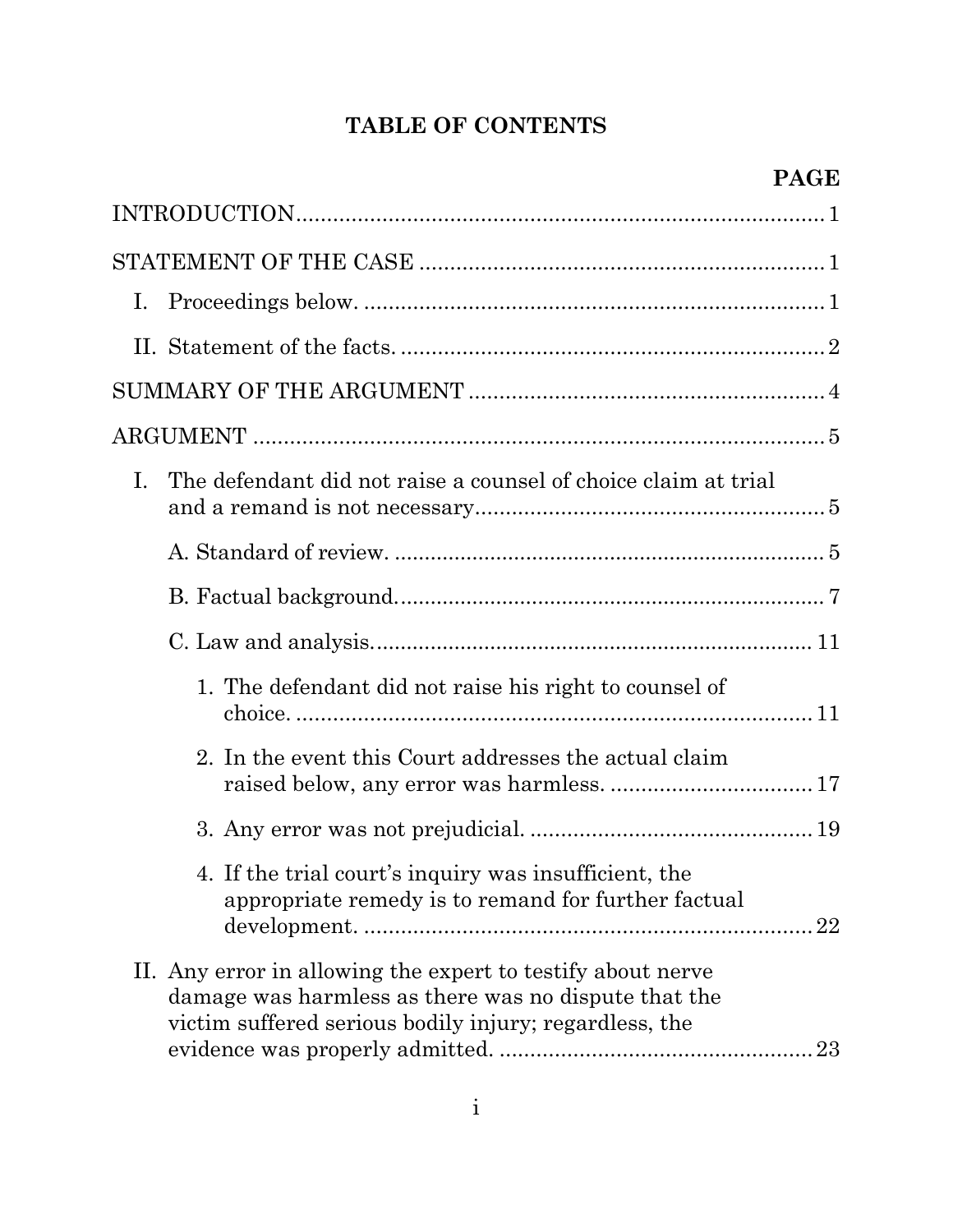# TABLE OF CONTENTS

| III. The trial court properly admitted the Gangland video during |  |
|------------------------------------------------------------------|--|
|                                                                  |  |
|                                                                  |  |
|                                                                  |  |
|                                                                  |  |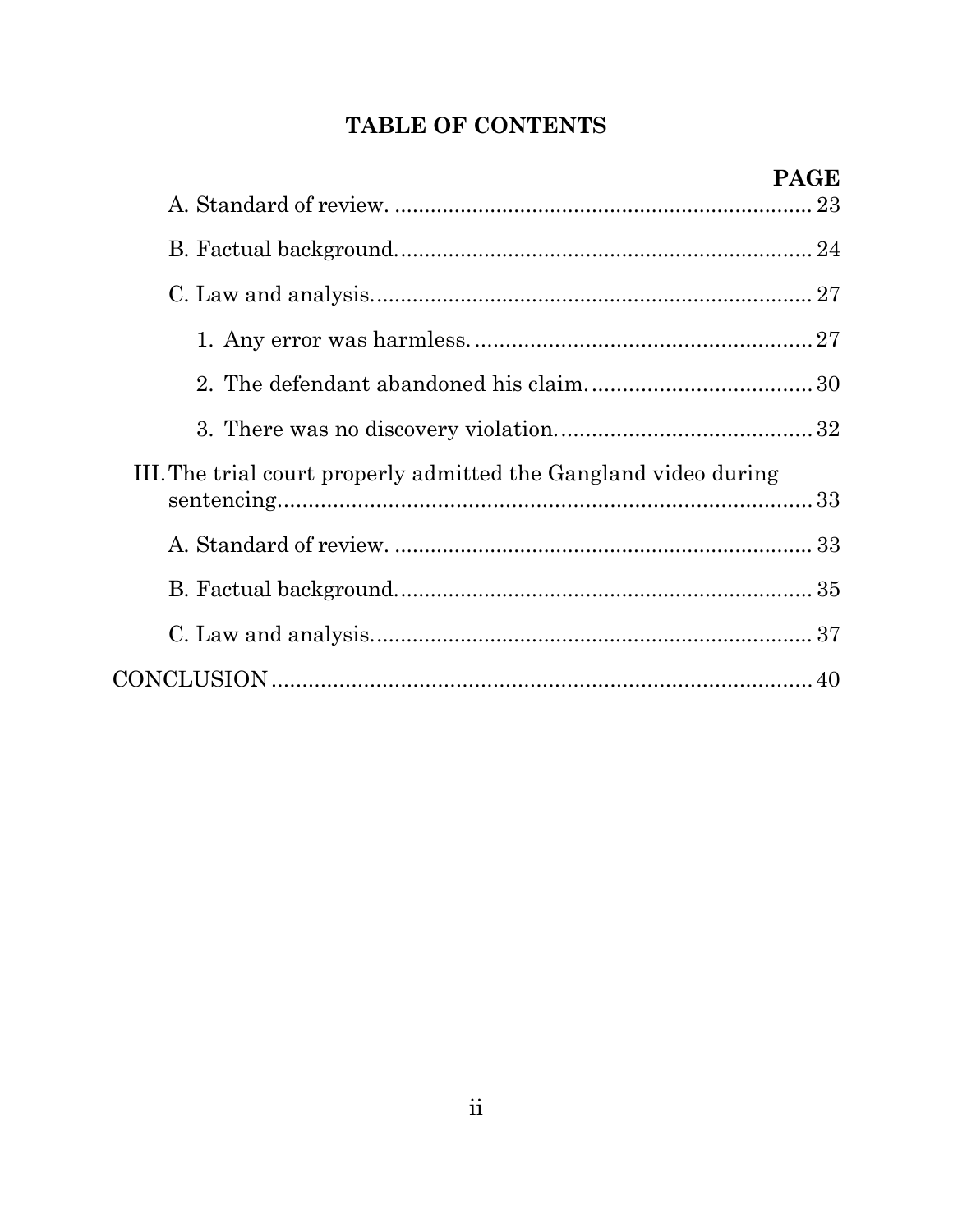**CASES**

# *Anaya v. People*, 764 P.2d 779 (Colo. 1988) ............................................14 *Benitez v. United States*, 521 F.3d 625 (6th Cir. 2008) ..........................15 *Blecha v. People*, 962 P.2d 931 (Colo. 1998)............................................27 *Caplin & Drysdale v. United States*, 491 U.S. 617 (1989)......................12 *Chambers v. People,* 682 P.2d 1173 (Colo. 1984)....................................29 *Dawson v. Delaware*, 503 U.S. 159 (1992)..............................................38 *Deeds v. People*, 747 P.2d 1266 (Colo. 1987)...........................................30 *Feldstein v. People*, 410 P.2d 188 (Colo. 1966)........................................30 *Hagos v. People*, 288 P.3d 116 (Colo. 2012) ............................................35 *Hodges v. People*,158 P.3d 922 (Colo. 2007)............................................12 *Hyatt v. Branker*, 569 F.3d 162 (4th Cir. 2009)......................................15 *In the Interest of D.I.*, 2015 COA 136......................................................29 *King v. People*, 728 P.2d 1264 (Colo. 1986).............................................11 *Krutsinger v. People*, 219 P.3d 1054 (Colo. 2009)...................................24 *Mamula v. People*, 847 P.2d 1135 (Colo. 1993).......................................31 *Martinez v. People*, 2015 CO 16 ..............................................................34 *Mickens v. Taylor*, 535 U.S. 162 (2002) ..................................................21 *Morris v. Slappy*, 461 U.S. 1 (1983)........................................................21 *People v. Alengi*, 148 P.3d 154 (Colo. 2006) ............................................11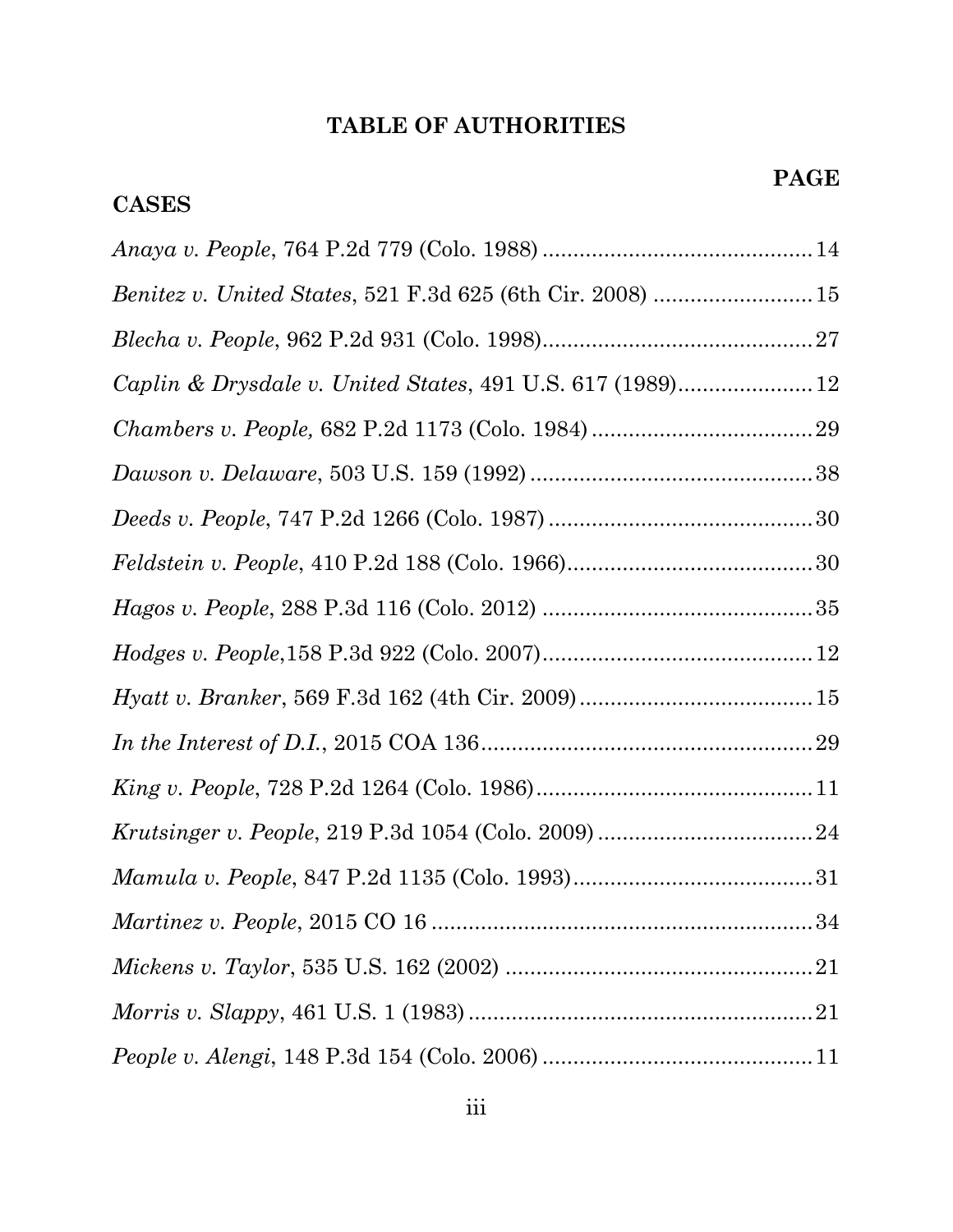| People v. Anderson, 837 P.2d 293 (Colo. App. 1992)30 |  |
|------------------------------------------------------|--|
|                                                      |  |
|                                                      |  |
|                                                      |  |
|                                                      |  |
|                                                      |  |
|                                                      |  |
|                                                      |  |
|                                                      |  |
|                                                      |  |
|                                                      |  |
|                                                      |  |
|                                                      |  |
|                                                      |  |
|                                                      |  |
|                                                      |  |
|                                                      |  |
|                                                      |  |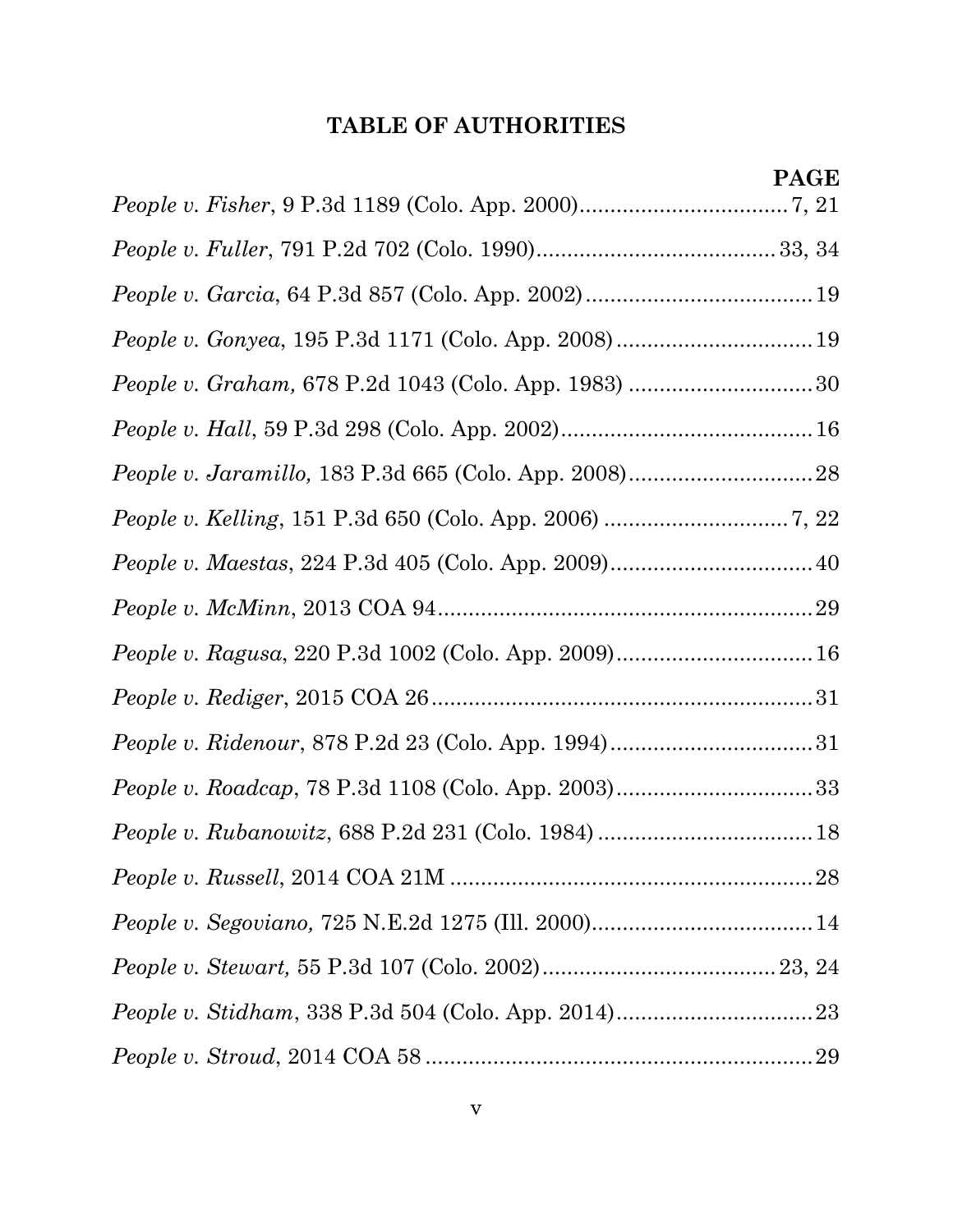| <i>People v. Tallwhiteman, 124 P.3d 827 (Colo. App. 2005)</i> 38, 39 |
|----------------------------------------------------------------------|
|                                                                      |
|                                                                      |
|                                                                      |
|                                                                      |
|                                                                      |
| State v. Wadsworth, 282 P.3d 1037 (Utah App. 2012)  14               |
|                                                                      |
| United States v. Bender, 539 F.3d 449 (7th Cir. 2008) 15             |
| United States v. Brown, 785 F.3d 1337 (9th Cir. 2015)15              |
|                                                                      |
| United States v. Gonzalez-Lopez, 548 U.S. 140 (2006)  12, 14         |
| United States v. Graham, 91 F.3d 213 (D.C. Cir. 1996)22              |
|                                                                      |
|                                                                      |
|                                                                      |
|                                                                      |
|                                                                      |
| United States. v. McKeighan, 685 F.3d 956 (10th Cir. 2012) 15        |
|                                                                      |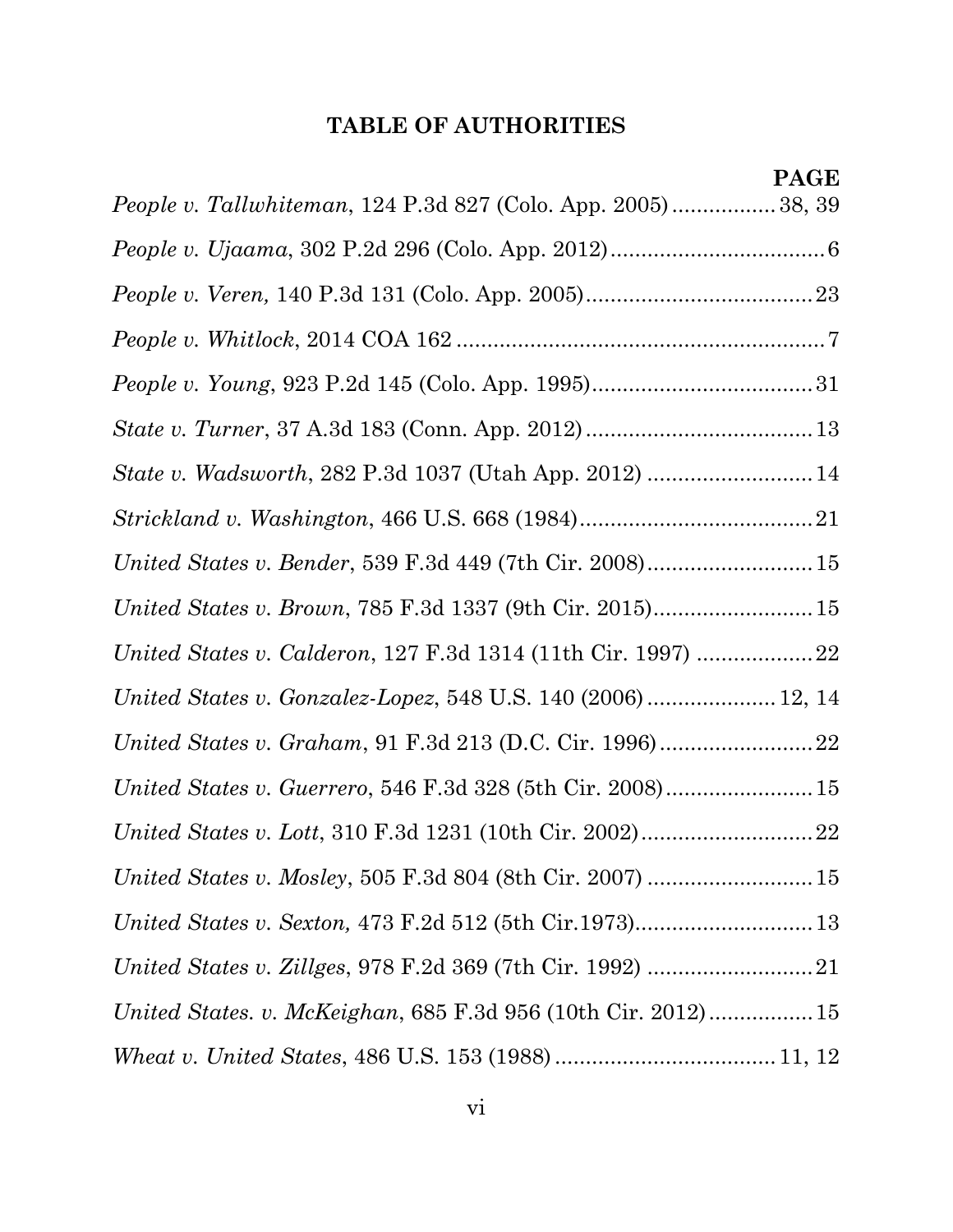| <b>RULES</b>                     |  |
|----------------------------------|--|
|                                  |  |
|                                  |  |
| <b>CONSTITUTIONAL PROVISIONS</b> |  |
|                                  |  |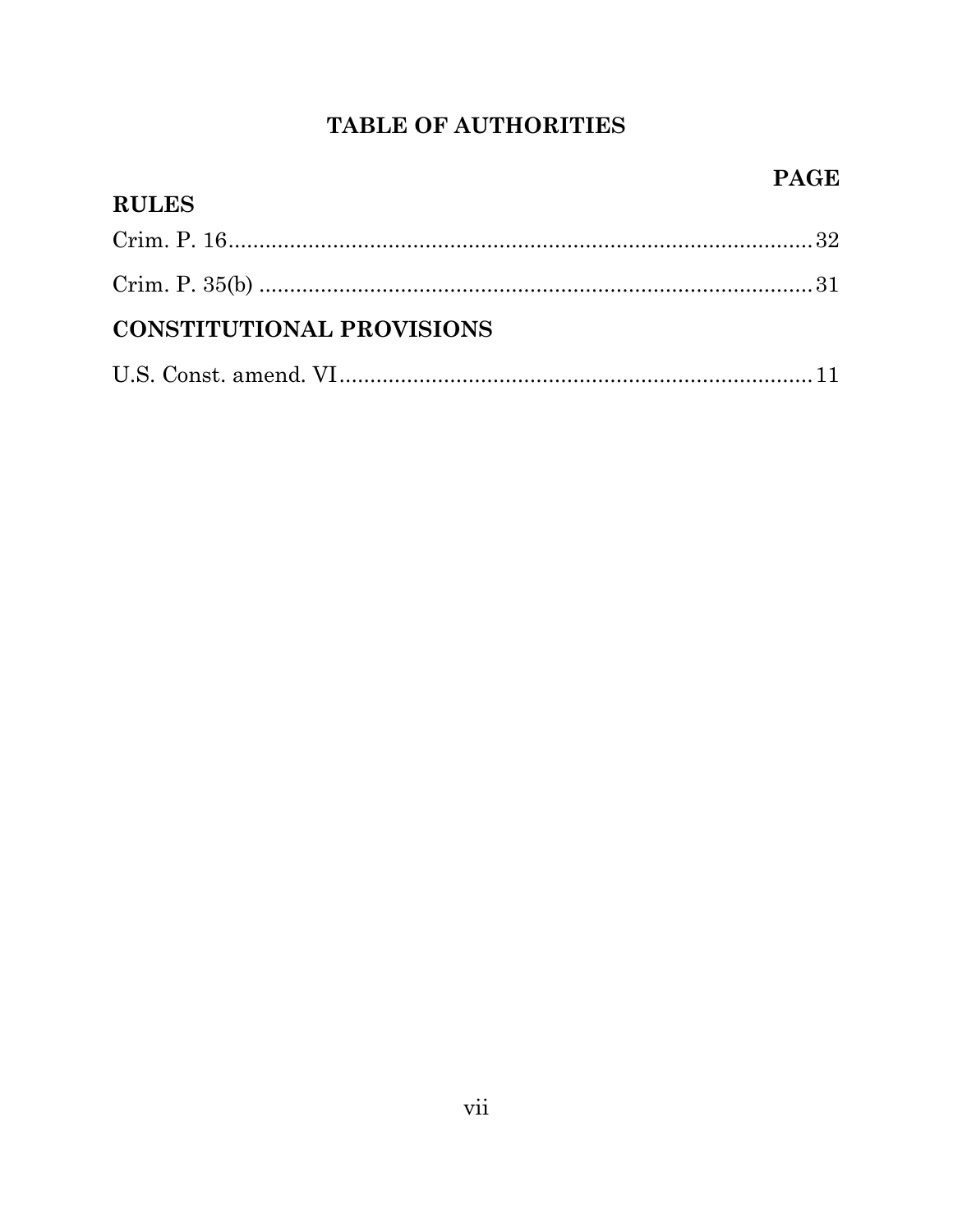## **INTRODUCTION**

David Tresco, the defendant, appeals his conviction and sentence for assault in the second degree. He argues that the trial court erred in denying him his counsel of choice, allowing an expert to testify about nerve damage, and admitting and considering during sentencing a statement the defendant made during an episode of Gangland. As the applicable law and facts supports the trial court's judgment, this Court should affirm the defendant's judgment of conviction and sentence.

## **STATEMENT OF THE CASE**

#### **I. Proceedings below.**

On December 26, 2014, the People charged the defendant with assault in the second degree. (R. CF, p. 9.) Following trial, the jury found the defendant guilty as charged. (R. Tr. 12/2/15, p. 178.) The trial court sentenced him to 8 years in the Department of Corrections. (R. Tr. 1/22/16, p. 37; R. CF, p. 45.) He filed this direct appeal.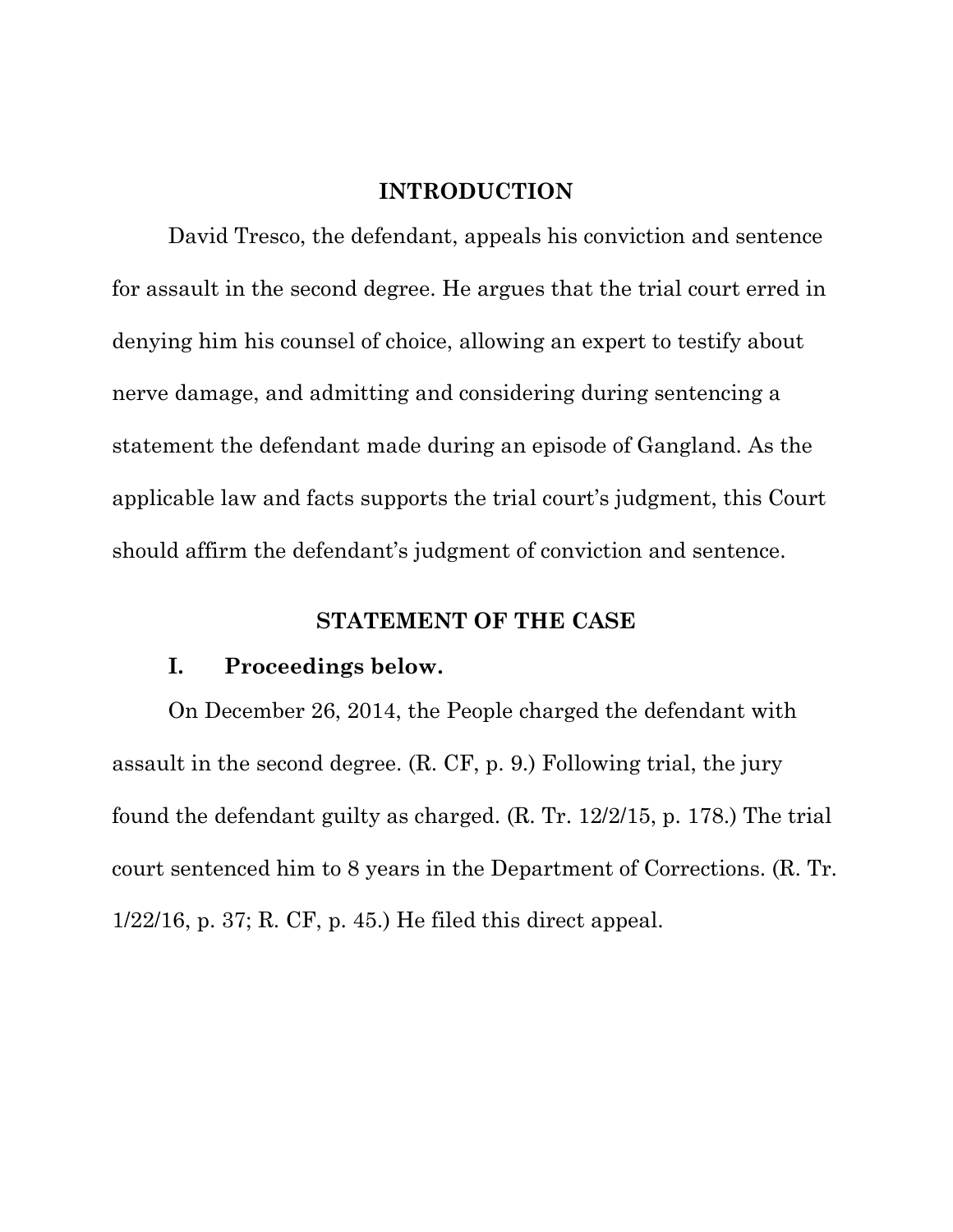#### **II. Statement of the facts.**

Inside JD's bar, the defendant and his girlfriend were arguing and yelling at each other. (R. Tr. 12/2/15, p. 82.) An employee asked the two if everything was okay, they said yes, but the defendant's girlfriend continued to push the defendant. (*Id.* at 84.) The two continued to fight for several minutes, until the defendant's girlfriend left the bar. (*Id.* at 85.) The defendant left a few minutes later. (*Id.*)

Louis Covillo worked at Denver Parks and Recreation and parttime at JD's bar as security. (R. Tr. 12/1/15 p.m., p. 160.) When he parked his car outside JD's, he heard someone scream, "There's that SOB." (*Id.* at 164.) Mr. Covillo assumed there was a problem going on in the bar's parking lot, so he tried to get out of his car quickly to make sure that no one would get hurt. (*Id.* at 165.) When he stepped out of the car, the defendant came around and sucker punched him in the face with "everything he had." (*Id.* at 165, 170.)

Mr. Covillo tried restraining the defendant, until another security guard came out of the bar, and got in-between them. (*Id.* at 168-69.) After they were separated, the defendant started laughing. (R. Tr.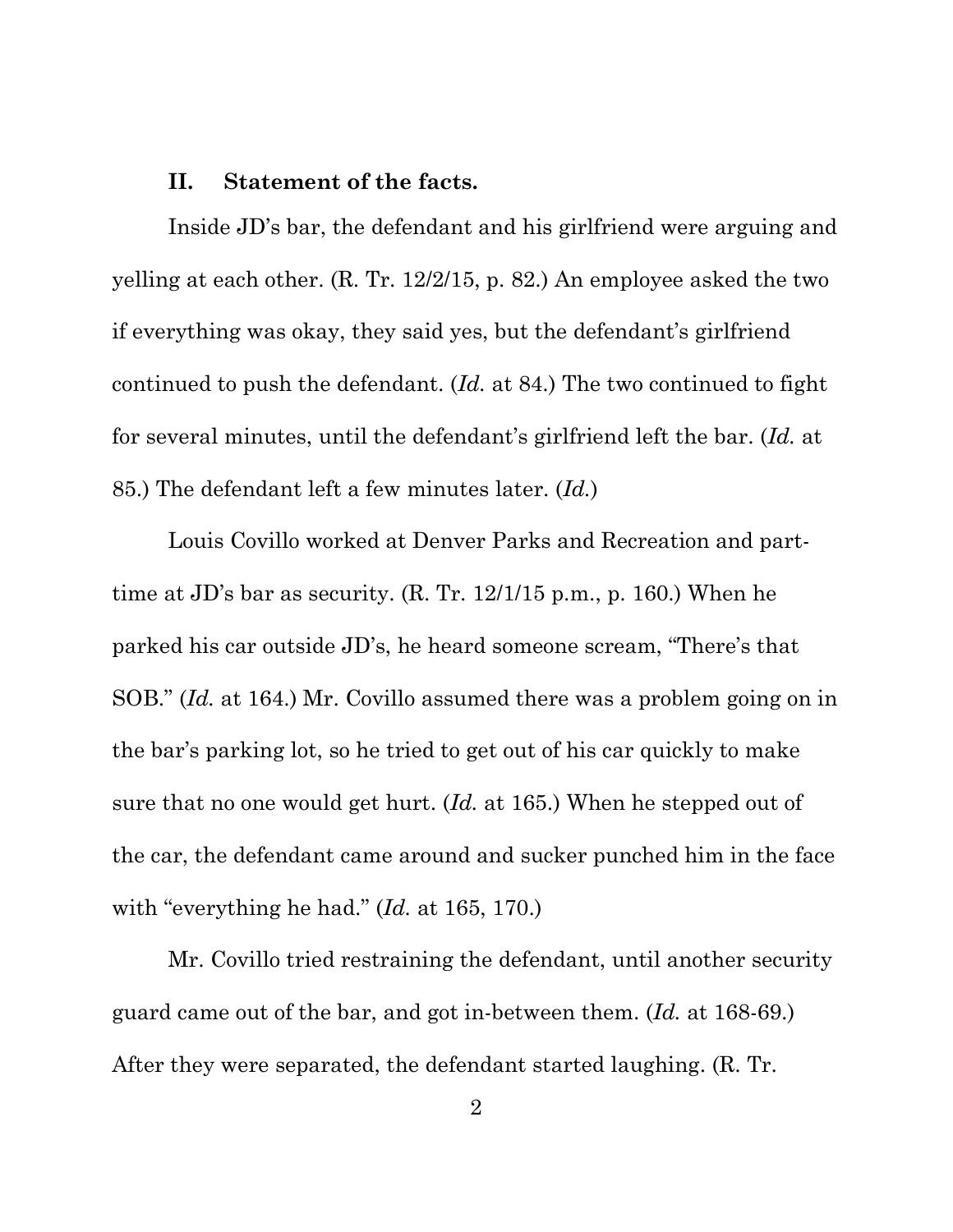12/2/15, p. 91.) He said that "it was a mistake, he thought [Mr. Covillo] was somebody else." (*Id.*) The defendant tried to shake Mr. Covillo's hand, and said he was sorry because he had mistaken him for someone else. (*Id.*) One of the JD employees could smell alcohol on the defendant. (*Id.* at 92.)

Due to the punch, Mr. Covillo suffered three fractures, one to his orbital wall, his zygoma, and his maxillary bone. (R. Tr. 12/1/15 p.m., p. 126.) According to the doctor that treated him, each fracture constituted serious bodily injury. (*Id.* at 125.)

At trial, the defense conceded that the victim was assaulted. (*Id.* at 107.) And the defendant admitted that the victim "suffered bodily injury as a result of facial fractures." (*Id.* at 108.) The defense instead claimed that the defendant had been misidentified and that someone else had hit the victim. (*Id.* at 105-07.) Likewise, during closing, the defense explained "there's no denying that Mr. Covillo was injured. You saw pictures of that, video of it, and you heard Dr. Fallon testify about the injuries that Mr. Covillo had." (*Id.* at 159.)

3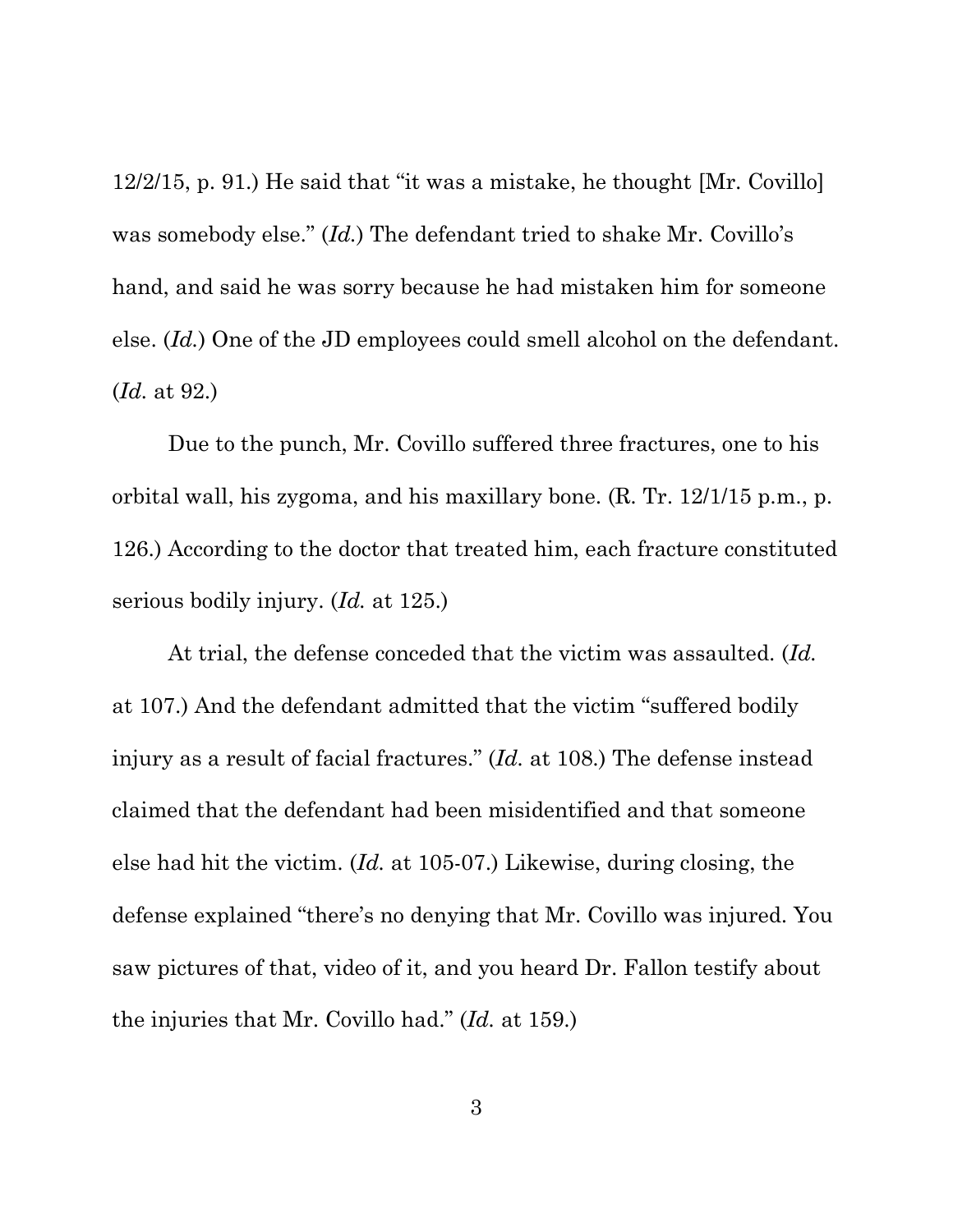#### **SUMMARY OF THE ARGUMENT**

The defendant argues that the trial court violated his right to his counsel of choice mandating reversal of his conviction. But that misconstrues the issue raised below. The defendant never argued that he had hired a new attorney to represent him. Instead, the record indicates that the defendant wanted to potentially make a request for substitute counsel. As the defendant does not actually raise that claim, this Court should not address it. If it does, however, neither at trial nor on appeal has the defendant established a conflict of interest entitling him to substitute counsel. A remand is not required.

In a similar vein, the defendant wrongly objects that the trial court erred in allowing the expert to testify about the victim's nerve damage. The defendant bases on his argument on his contention that the People should have disclosed that particular opinion below. But as the trial court found, the defendant abandoned that request by failing to secure a timely ruling. In addition, the defendant received the necessary information to confront the witness and disclosure of that specific conclusion was not necessary. In any event, as the defendant

4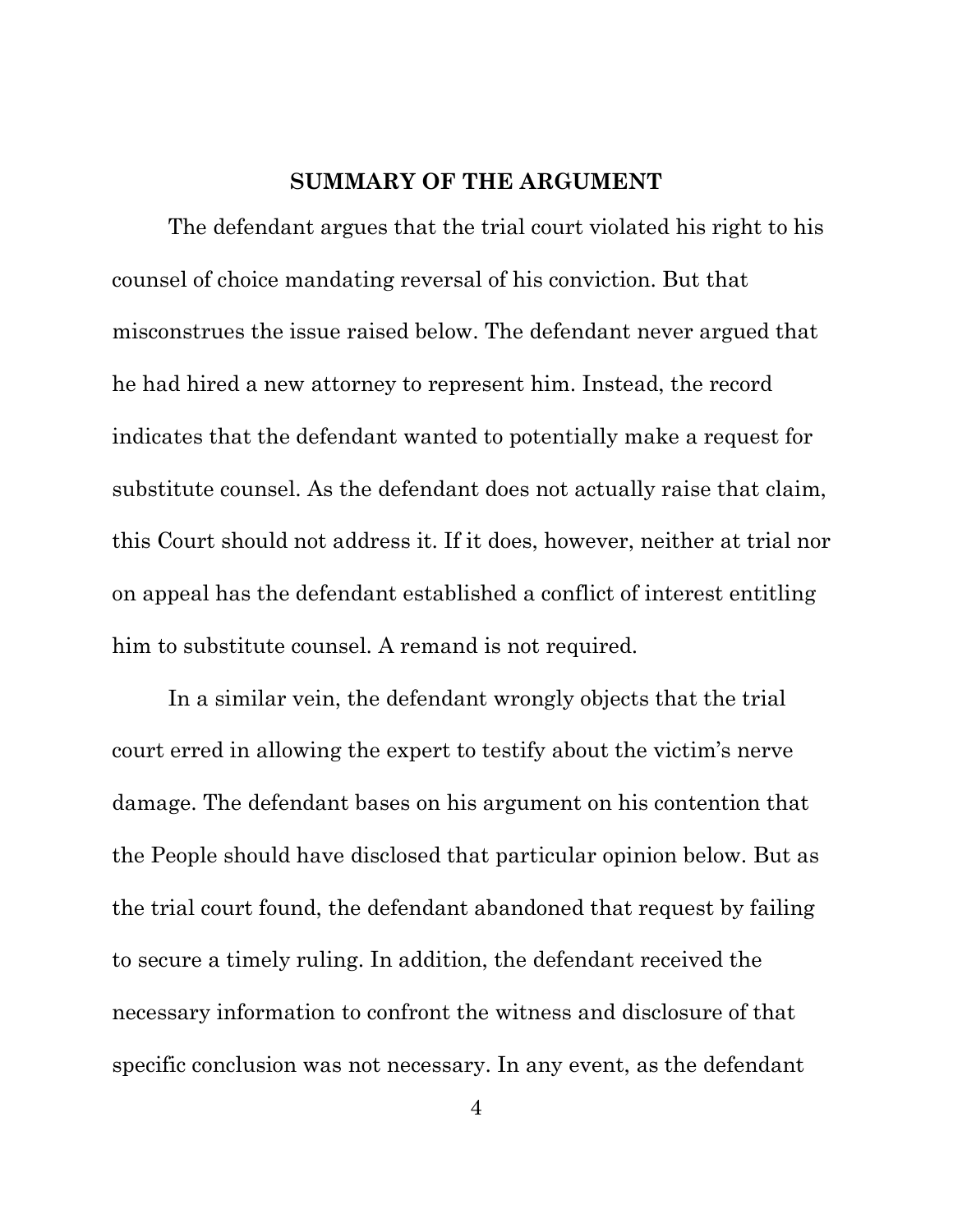repeatedly conceded at trial that the victim suffered serious bodily injury based on the various fractures that resulted from the assault, any error in admitting evidence that he potentially suffered nerve damage was harmless.

In the end, the defendant is left with his claim that the trial court erred in in admitting a statement he made during an episode of Gangland. Although the defendant argues that the video violated his right to association, the case he cites for the proposition indicates otherwise. In addition, the trial court properly admitted the video as it was relevant to the defendant's character. In any event, as the trial court did not rely on the video in imposing sentence, the defendant's argument fails as a factual matter.

#### **ARGUMENT**

## **I. The defendant did not raise a counsel of choice claim at trial and a remand is not necessary.**

#### **A. Standard of review.**

The People largely disagree with the defendant's proposed standard of review. Although the defendant argues that the trial court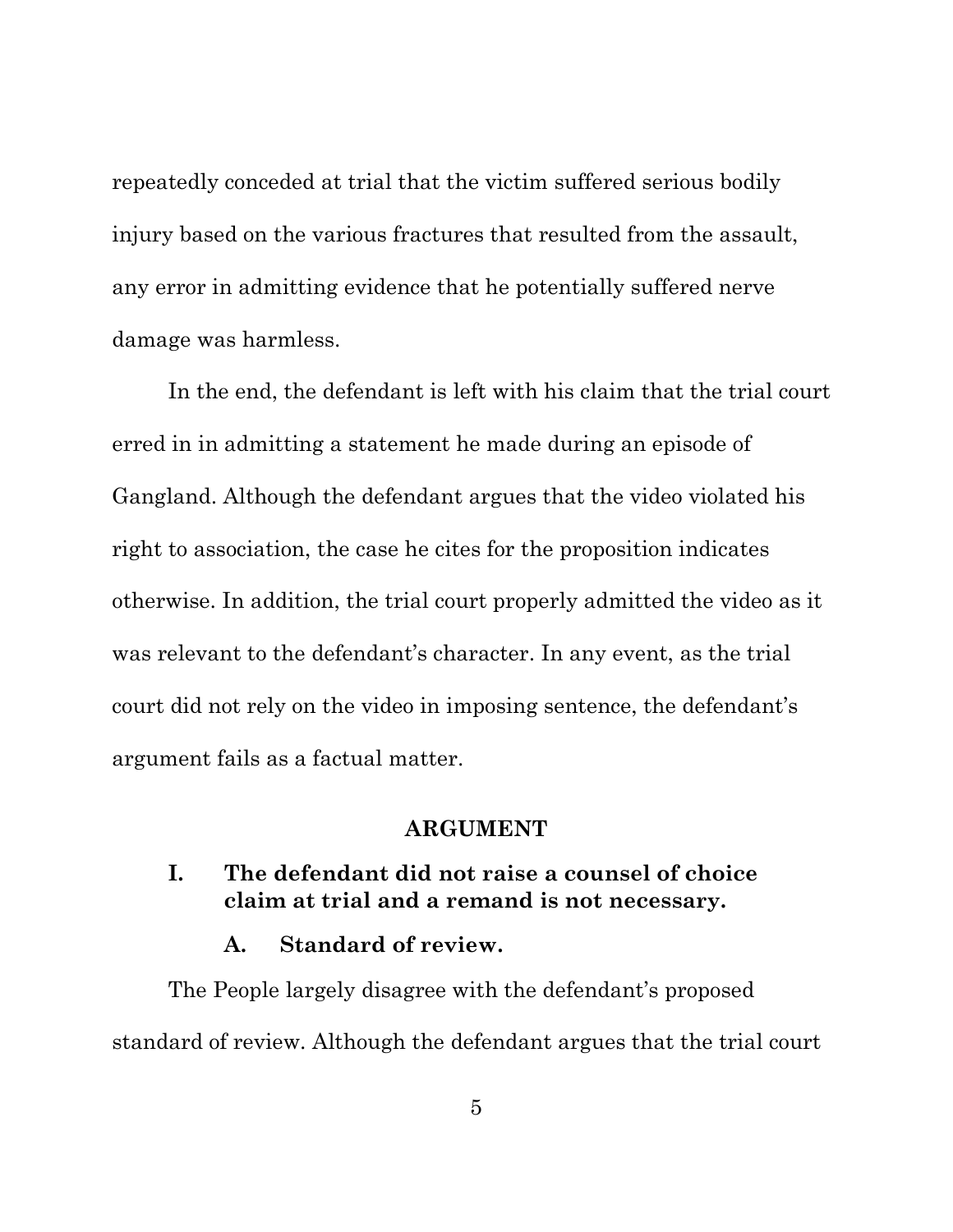violated his right to counsel of choice, the record establishes that the defendant raised a potential issue regarding whether he wanted to move for substitute counsel. (R. Tr. 12/1/15 a.m., pp. 35-36.) Therefore, the People disagree with the defendant that he preserved any claim that he wanted to be represented by a retained counsel of choice.

To the extent this Court reviews the defendant's counsel of choice claim, it should be reviewed only for plain error. *See, e.g., People v. Ujaama*, 302 P.2d 296, 304 (Colo. App. 2012). Plain error is "strong medicine" that provides a basis for "relief only on rare occasions." *Id.* The defendant bears the burden of showing that the error was obvious and substantial, and a reviewing court will only reverse under plain error review if the error so undermined the fundamental fairness of the trial itself as to cast serious doubt on the reliability of the judgment of conviction. *Id.* at 305.

And to the extent this Court decides to address the defendant's claim as the denial of a request for new counsel, that issue is reviewed only for abuse of discretion. *People v. Bergerud*, 223 P.3d 686, 696 n.4 (Colo. 2010). Even if the trial court erred, remand or reversal is not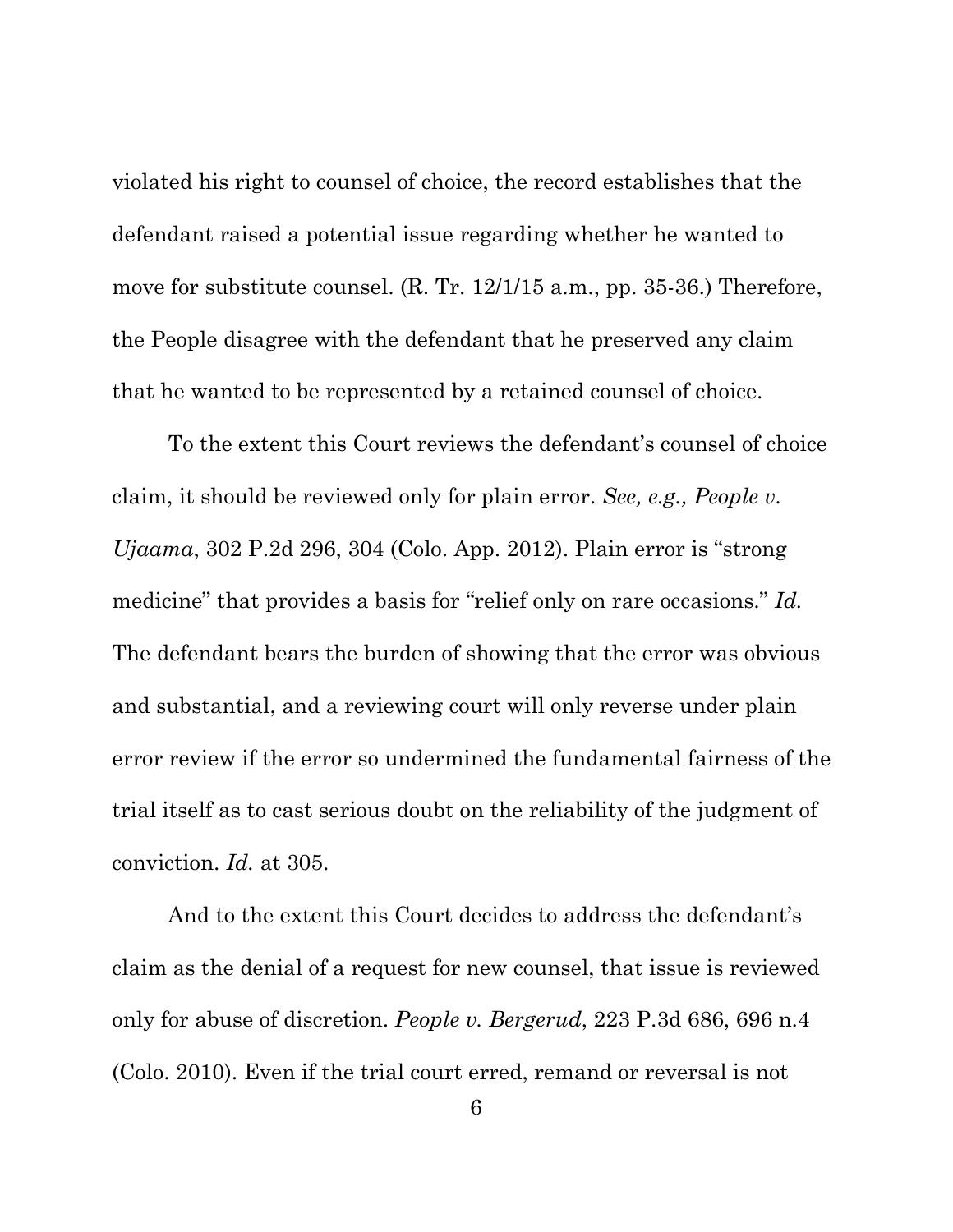required unless the defendant was prejudiced. *Id.* at 696. There is a split between divisions of this Court as to the nature of the prejudice inquiry. *See People v. Kelling*, 151 P.3d 650, 654-56 (Colo. App. 2006) (creating split). As discussed further below, any error is harmless unless the defendant establishes that he received ineffective assistance of counsel. *See, e.g.*, *People v. Fisher*, 9 P.3d 1189, 1193 (Colo. App. 2000); *People v. Bolton*, 859 P.2d 303, 309 (Colo. App. 1993); *see also People v. Whitlock*, 2014 COA 162, ¶ 22.

#### **B. Factual background.**

Right before jury selection, defense counsel advised the trial court that the defendant had some paperwork about a "grievance he has filed with the attorney regulation counsel that he would like to show the Court." (R. Tr. 12/1/15 a.m., p. 35.) The trial court asked if the defendant was "intending to now file a motion on the morning of trial to require disqualification of counsel." (*Id.*) The defendant stated, "I would like for you to review that first to see which way I should go, because I don't really know--." (*Id.* at 35-36.)

7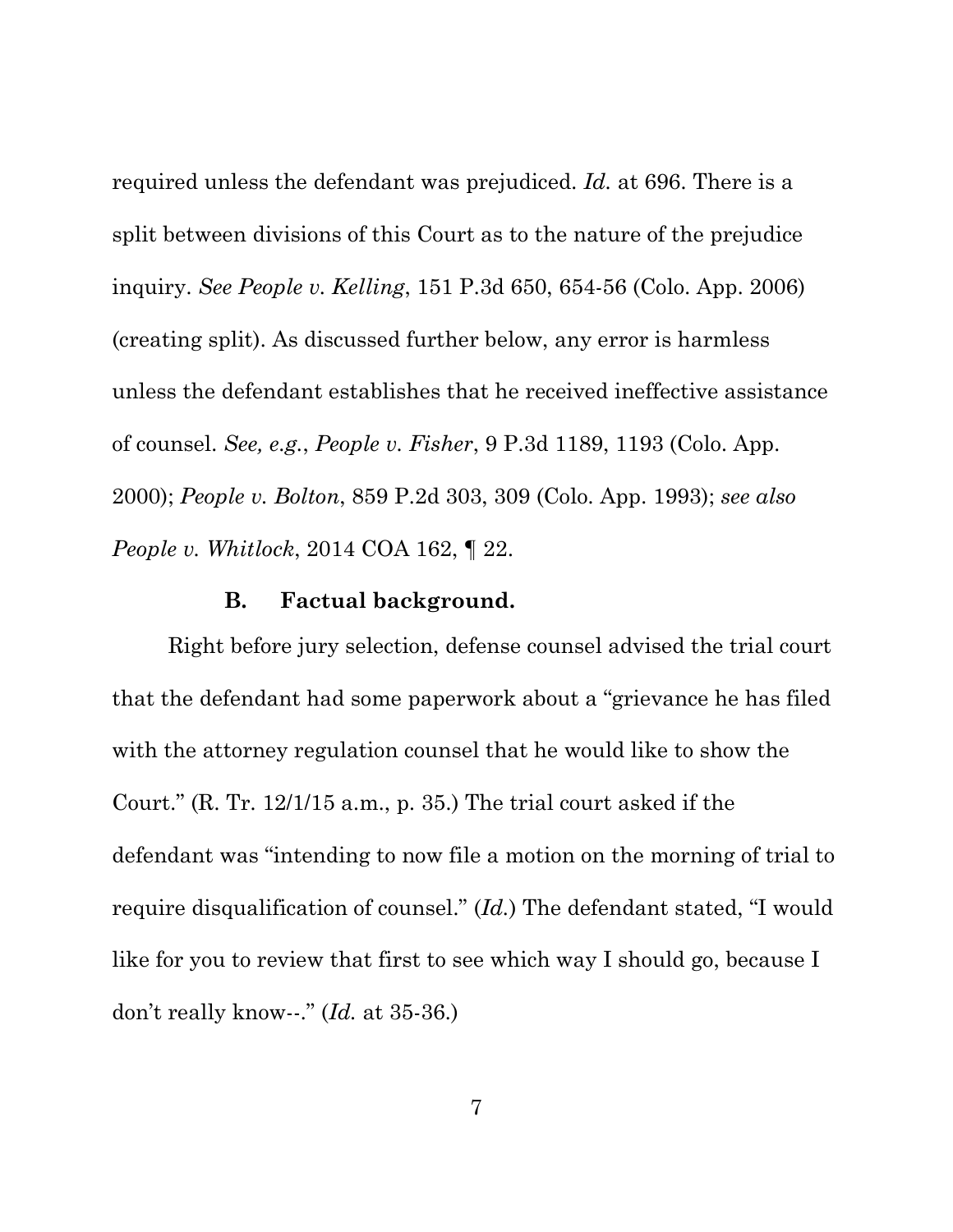The trial court told the defendant it could not give him legal advice. (*Id.* at 36.) The trial court explained that the document would only be relevant if the defendant was requesting that his attorney be withdrawn on the morning of trial, and the defendant asked to "proceed with that, Your honor." *(Id.)* The trial court stated it would "have to go through the elements of *People v. Brown*," but because the jury had come up to the courtroom, the prosecutor asked to address the issue after jury selection. (*Id.*) The trial court agreed. (*Id.*)

But following jury selection, other than making a record regarding a witness, neither the parties nor the trial court addressed the defendant's earlier complaint about his attorney. (*Id.* at 96-99.)

The day before sentencing, on January 21, 2016, the defendant filed a "motion to dismiss counsel for neglect and ineffectiveness." (R. CF, pp. 41-43.) The defendant asserted that there was a breakdown of communication, his counsel misled him regarding several of his trial rights, dismissed witnesses he wanted her to call at trial, proceeded with a trial strategy he disagreed with, and failed to challenge the juror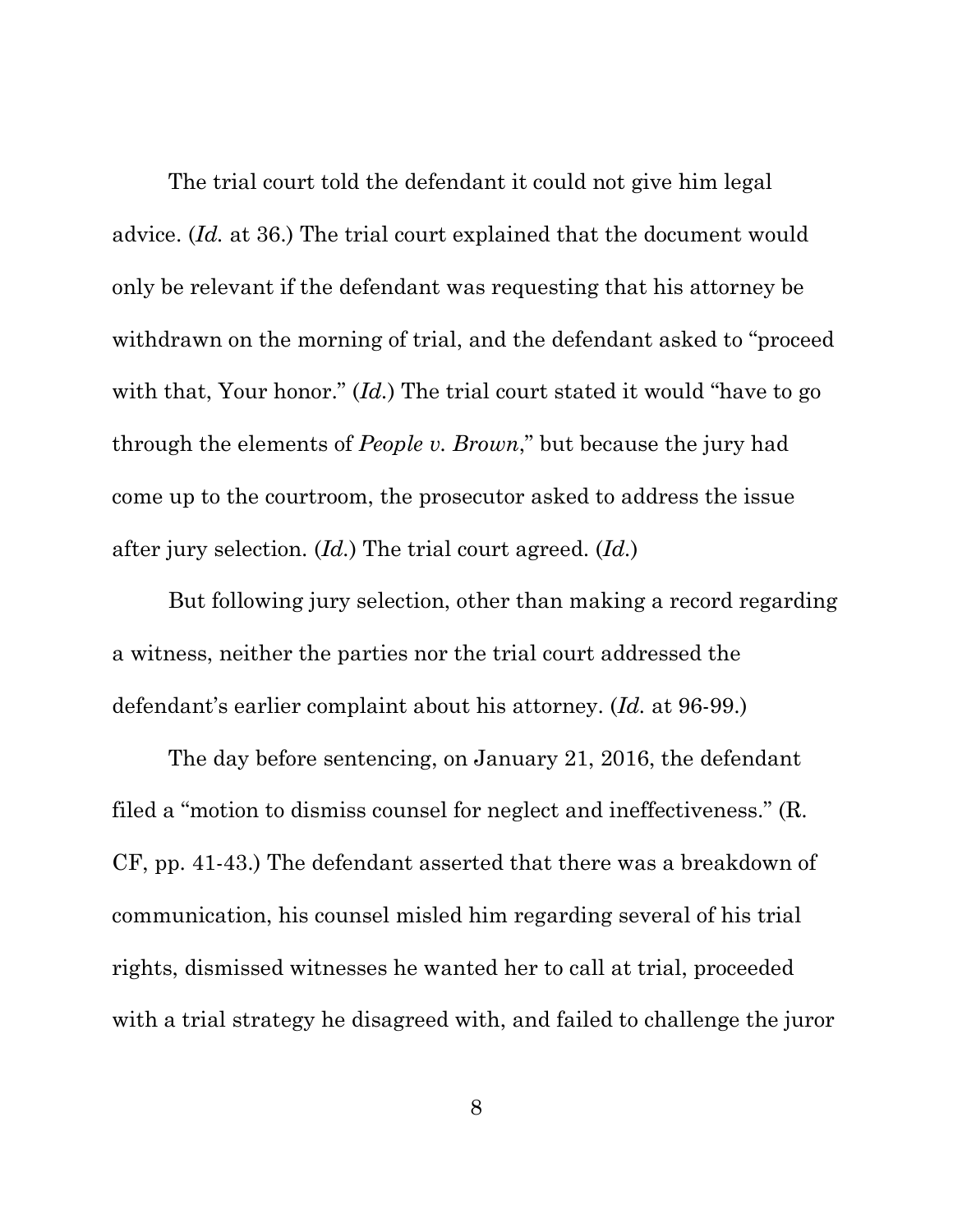pool. (*Id.*) The defendant also stated that he had never applied for or qualified for the public defender. (*Id.*)

Yet at the sentencing hearing the next day, in voicing his complaints against his attorney, the defendant acknowledged that at the time of his pretrial conference hearing, he was "going through some problems being kind of homeless . . . ." (R. Tr. 1/22/16, p. 30.) Still, the defendant asserted that had his attorney not misadvised him about his right to waive speedy trial, he thought that he would have been able to hire a trial attorney to represent him. (*Id.* at 30.) Although the defendant stated that he mentioned it in his motion, he acknowledged that he "did not mention [his attorney's] deception to [the Court] or the prior judge in Courtroom 5c when it occurred." (*Id.* at 31.)

The defendant also asserted that he was dissatisfied with his counsel's trial strategy. (*Id.*) In his view, because his attorney could not champion his cause, she should have withdrawn. (*Id.* at 32.) The defendant stated that he wanted to pursue a heat of passion defense based on his claim that the victim had groped his fiancée that night. (*Id.* at 29, 31.)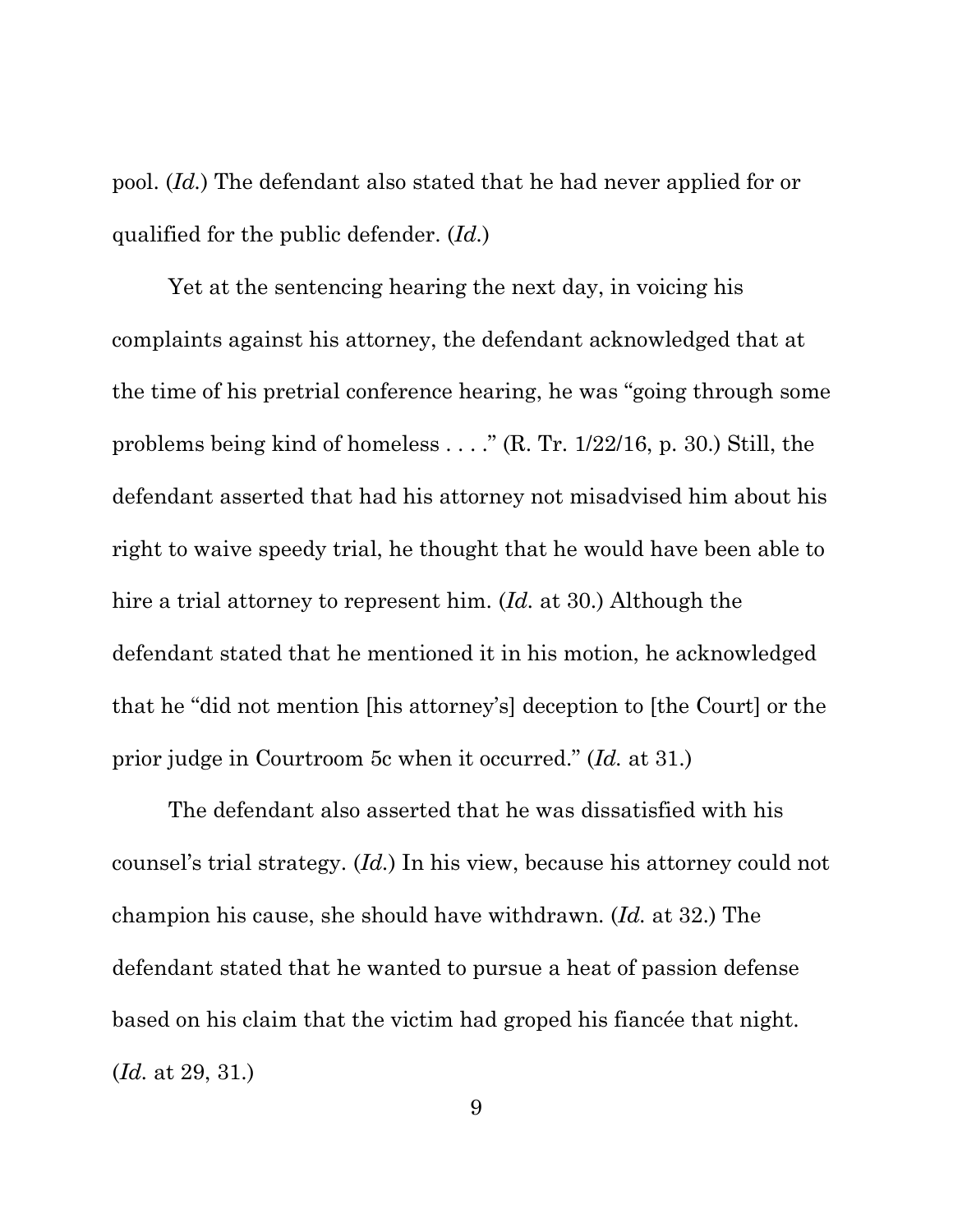The prosecutor clarified for the record that, contrary to the defendant's statement, he had waived his speedy trial right on May 29th and then again on July 10th. (*Id.* at 34; R. CF, pp. 25; R. Tr. 7/10/15, p. 5.) As for the defendant's proposed heat of passion defense, the prosecutor pointed out that there was absolutely no evidence that the victim had groped the defendant's fiancée. (R. Tr. 1/22/16, p. 34.) Accordingly, there was no heat of passion as there was no highly provoking act by the victim. (*Id.*)

The trial court agreed that there was "absolutely no evidence" of provocation. (*Id.* at 36.) Instead, the evidence established that, just as the victim had pulled his car into the parking lot, the defendant hit him. (*Id.*) The trial court also noted that the defendant was "obviously intelligent" and "worked at a law firm for a while." (*Id.* at 35.) The trial court imposed sentence without addressing the defendant's dissatisfaction with his attorney.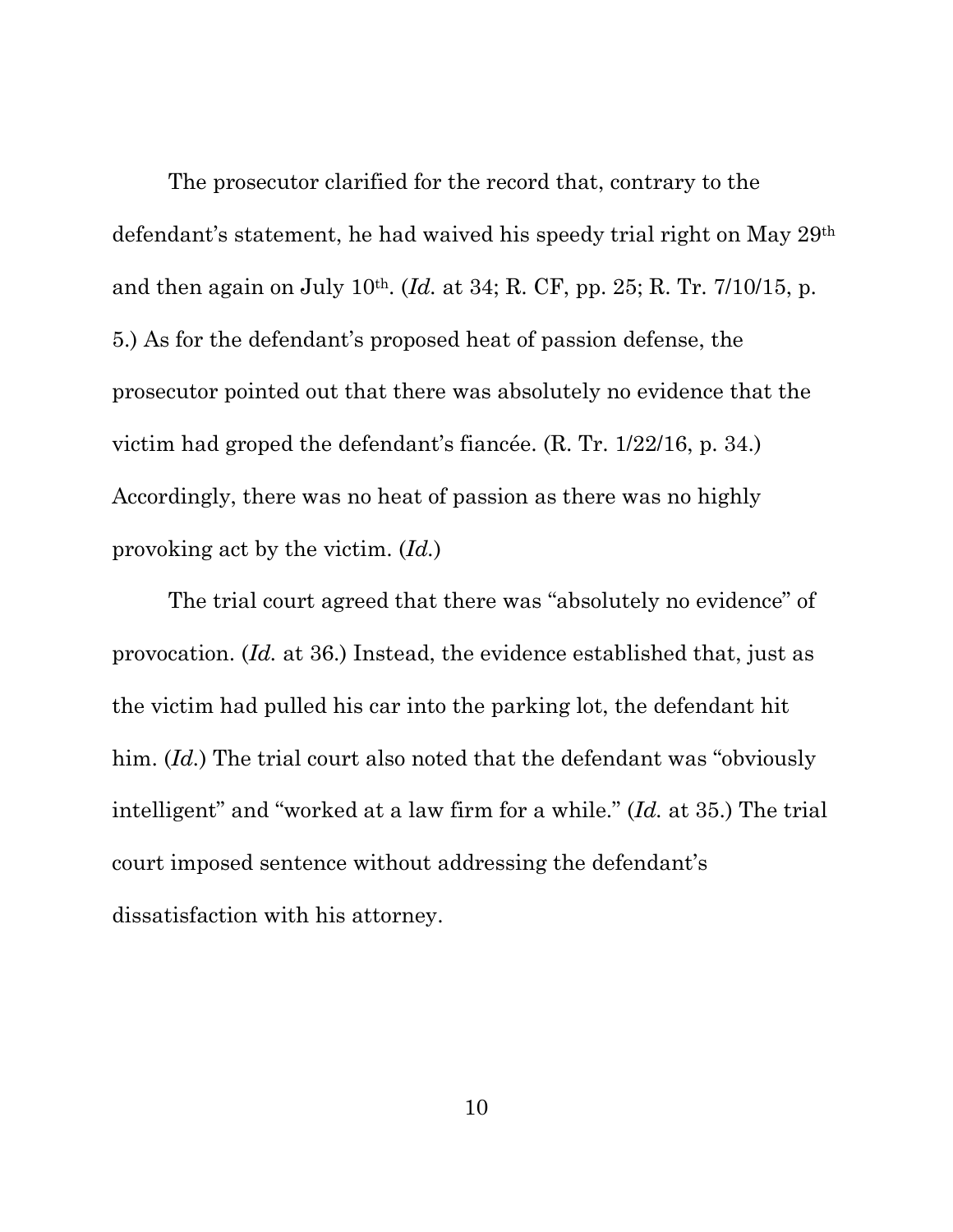#### **C. Law and analysis.**

## **1. The defendant did not raise his right to counsel of choice.**

"The right to counsel is guaranteed by the Sixth Amendment to the U.S. Constitution." U.S. Const. amend. VI; *see People v. Alengi*, 148 P.3d 154, 159 (Colo. 2006). "This right encompasses both the right to a retained attorney for a defendant who is financially able to pay for legal representation and the right to a court-appointed counsel for an indigent defendant faced with the prospect of incarceration." *People v. DeAtley*, 2014 CO 45, ¶ 14 (citing *King v. People*, 728 P.2d 1264, 1268 (Colo. 1986)). Although "the essential aim of the Amendment is to guarantee an effective advocate for each criminal defendant," the Sixth Amendment also encompasses "the right to select and be represented by one's preferred attorney." *Wheat v. United States*, 486 U.S. 153, 159 (1988).

But the right to counsel of one's choice is "circumscribed in several important respects." *Id.* One "important respect[ ]" that circumscribes the right in this case is that "a defendant may not insist on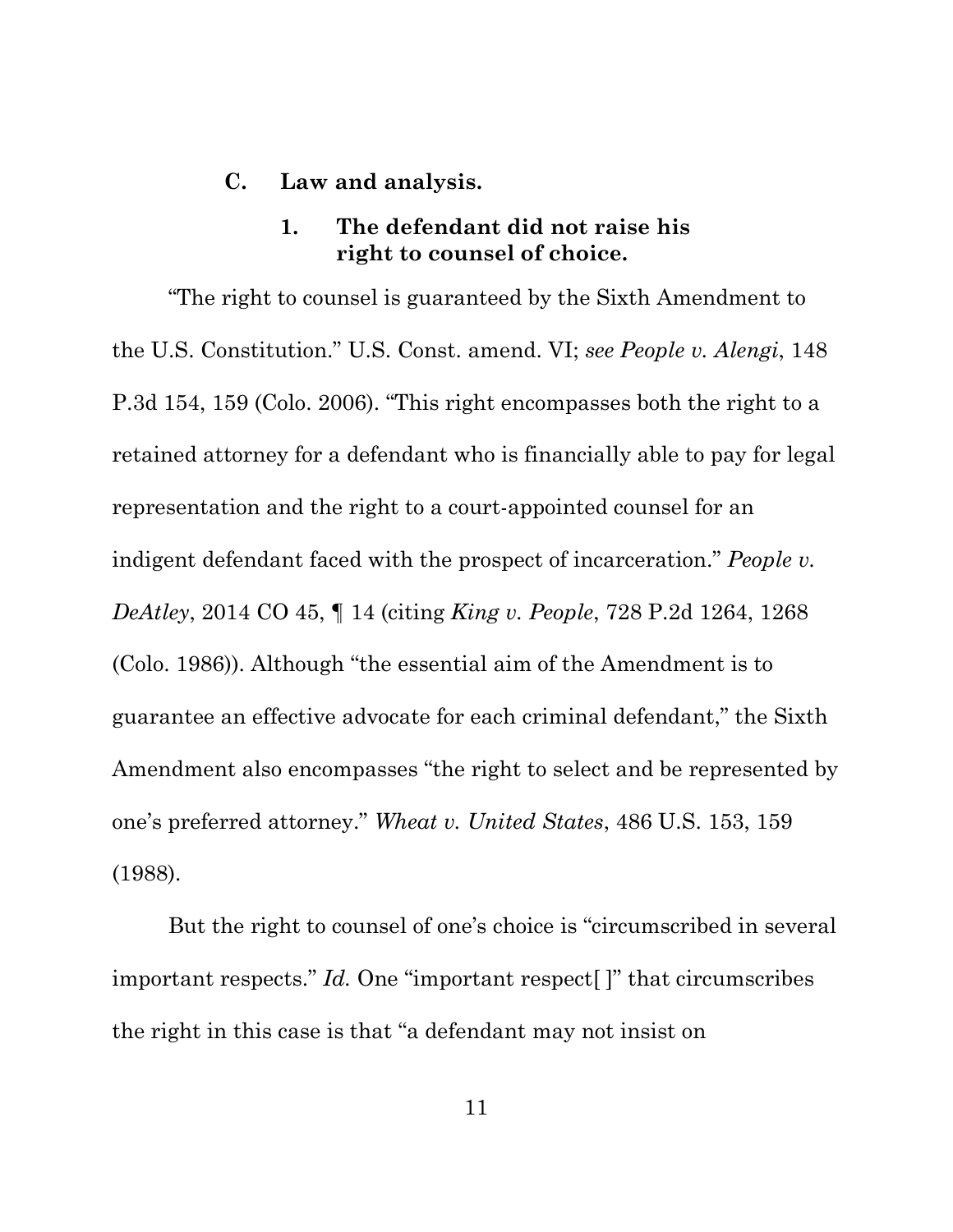representation by an attorney he cannot afford . . . ." *Id.* In other words, "the right to counsel of choice does not extend to defendants who require counsel to be appointed for them." *United States v. Gonzalez-Lopez*, 548 U.S. 140, 151 (2006); *accord People v. Coria*, 937 P.2d 386, 389 (Colo. 1997) (an indigent defendant has a constitutional right to counsel in a criminal case, "but not an absolute right to demand a particular attorney."). Therefore, while indigent criminal defendants have a statutory right to have counsel appointed at the expense of the state under Colorado law, there is no right to have particular counsel appointed. *Hodges v. People*,158 P.3d 922, 927 (Colo. 2007); *People v. Cardenas,* 62 P.3d 621, 623 (Colo. 2002); *see also Caplin & Drysdale v. United States*, 491 U.S. 617, 626 (1989) ("Whatever the full extent of the Sixth Amendment's protection of one's right to retain counsel of his choosing, that protection does not go beyond the individual's right to spend his own money to obtain the advice and assistance of counsel."). Moreover, the right to be represented by counsel of one's own choosing is limited to the extent that it impinges upon the public's right to the effective and efficient administration of justice. *See, e.g., People v.*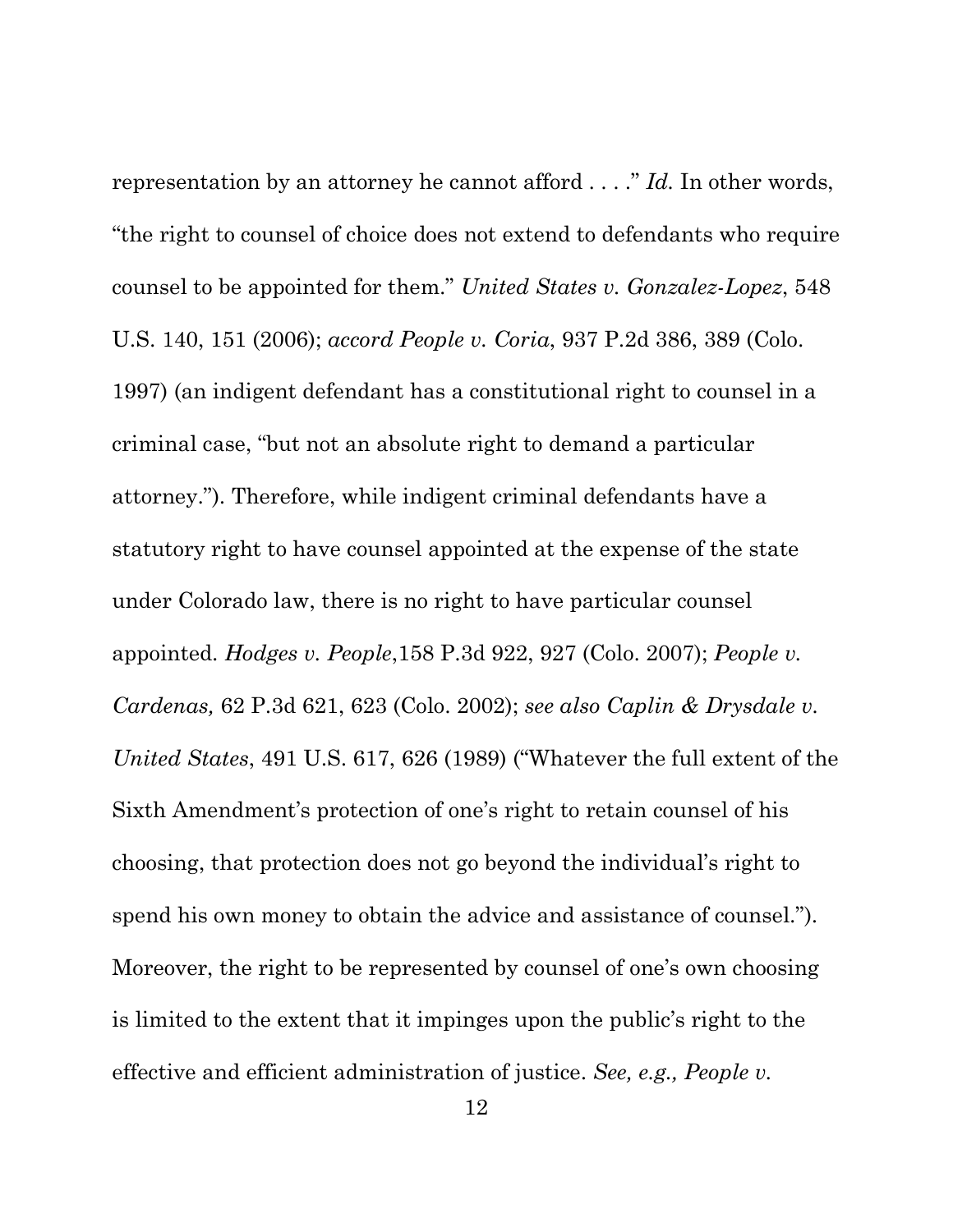*Brown*, 2014 CO 25, 1 20 (recognizing that even when the defendant has retained counsel, a trial court has discretion to balance the defendant's Sixth Amendment right to counsel of choice against the demands of fairness and efficiency).

Here, the defendant never asserted that he had obtained a counsel of his own choosing that he wanted to represent him. At most, he indicated that he potentially wanted to request that his public defender withdraw from his case. (R. Tr. 12/1/15, a.m. pp. 35-36.) A motion to remove court-appointed counsel, without more, is not a request to be represented by counsel of choice. *See, e.g., State v. Turner*, 37 A.3d 183, 199 (Conn. App. 2012) (rejecting the defendant's argument that the denial of his motion requesting his attorney withdraw was a cognizable choice of counsel claim). Indeed, the defendant never asserted that he had retained or even contacted substitute counsel. *Cf. United States v. Sexton,* 473 F.2d 512 (5th Cir.1973) (holding that denial of request for continuance to allow retained counsel to prepare for trial did not deny defendant effective assistance of counsel when defendant had waited more than two months to retain an attorney, court-appointed counsel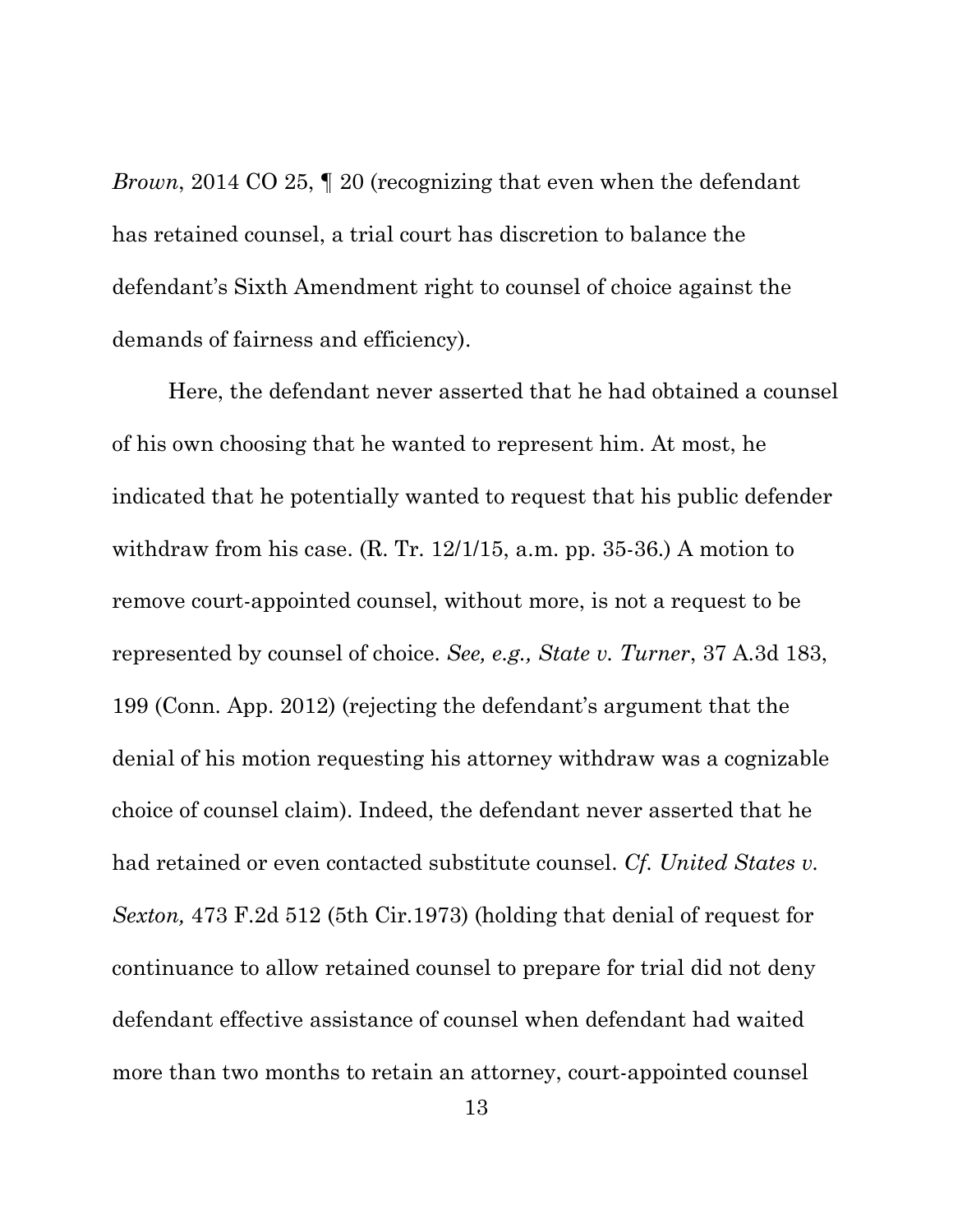appeared competent and defendant's motion failed to state when retained counsel would be ready); *People v. Segoviano,* 725 N.E.2d 1275, 1283 (Ill. 2000) (holding that a court does not abuse its discretion in denying a defendant's motion for new counsel if the motion does not "contain a representation that substitute counsel had been secured, much less an averment that such substitute counsel was ready and willing to enter an appearance in the case"); *State v. Wadsworth*, 282 P.3d 1037, 1038-39 (Utah App. 2012) (holding that because a defendant's right to retain counsel of his choice may not be insisted upon in a manner that will obstruct an orderly procedure in courts of justice, the trial court did not violate that right by making the substitution of counsel conditional on new counsel's entering an appearance before pervious counsel withdrew). Because the defendant never actually raised a counsel of choice claim before or during trial, the defendant's argument fails.

Indeed, although the defendant cites a myriad of cases, those cases actually involved an issue of counsel of choice. *See Gonzalez-Lopez*, 548 U.S. at 142; *Anaya v. People*, 764 P.2d 779, 780 (Colo. 1988)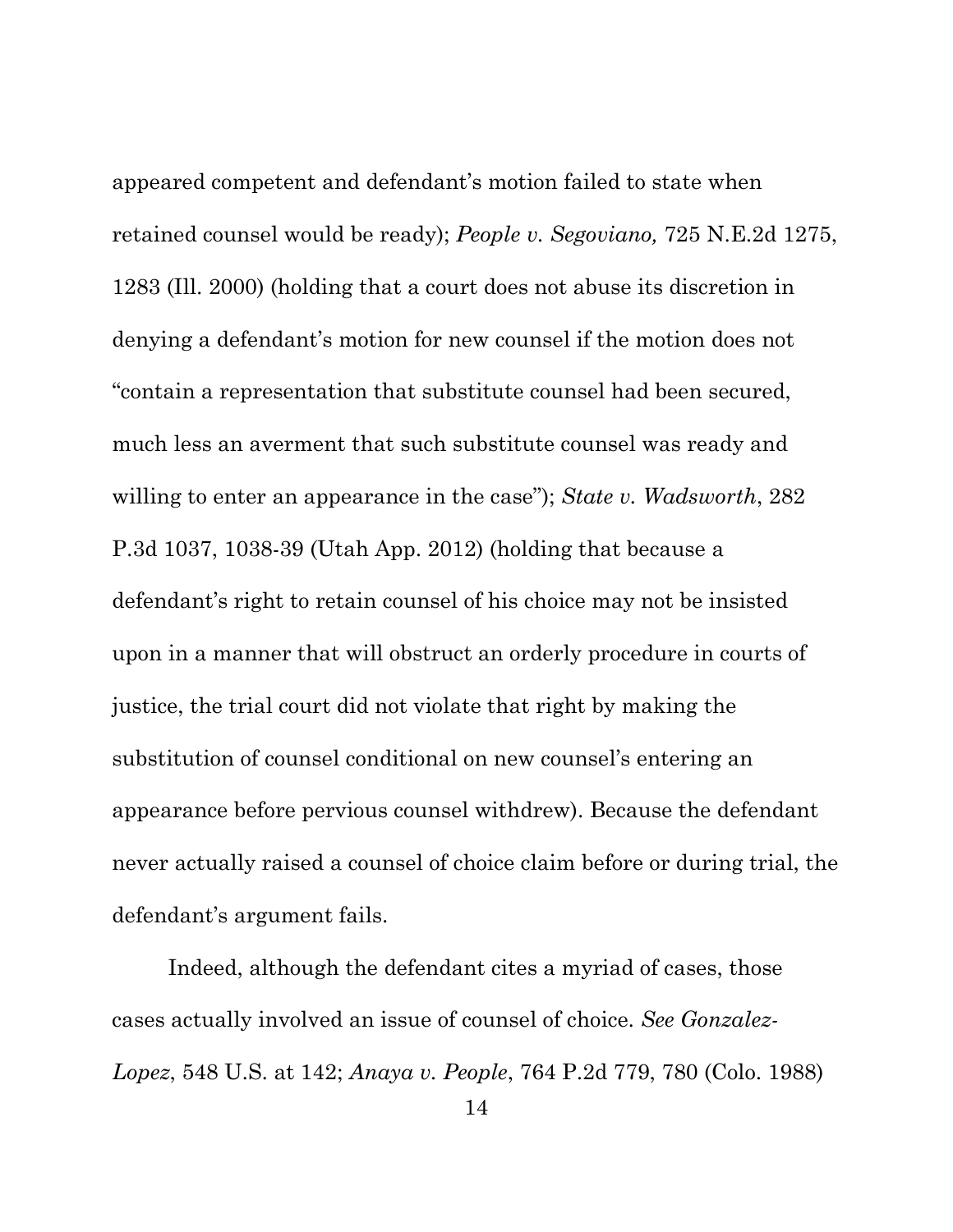(addressing what standard applied when defendant's original counsel of choice was erroneously disqualified by trial court); *People v. Cardenas*, 2015 COA 94M, ¶ 20 (holding that trial court violated the defendant's right to counsel of choice when it permitted his counsel of choice to withdraw outside of his presence); *United States v. Brown*, 785 F.3d 1337, 1338 (9th Cir. 2015) (involving a defendant that wanted to discharge his retained attorney and be represented by a court-appointed attorney for whom he financially qualified); *United States. v. McKeighan*, 685 F.3d 956, 965 (10th Cir. 2012) (addressing whether trial court erred in disqualifying defendant's counsel of choice); *Hyatt v. Branker*, 569 F.3d 162, 171 (4th Cir. 2009) (involving defendant that had retained counsel); *United States v. Bender*, 539 F.3d 449, 454 (7th Cir. 2008) (same); *Benitez v. United States*, 521 F.3d 625, 635-36 (6th Cir. 2008) (addressing defendant's claim whether the trial court should have inquired further into his motion for substitute counsel); *United States v. Guerrero*, 546 F.3d 328, 333 (5th Cir. 2008) (addressing defendant's claim that the trial court erred in disqualifying his counsel of choice); *cf. United States v. Mosley*, 505 F.3d 804, 811 (8th Cir. 2007)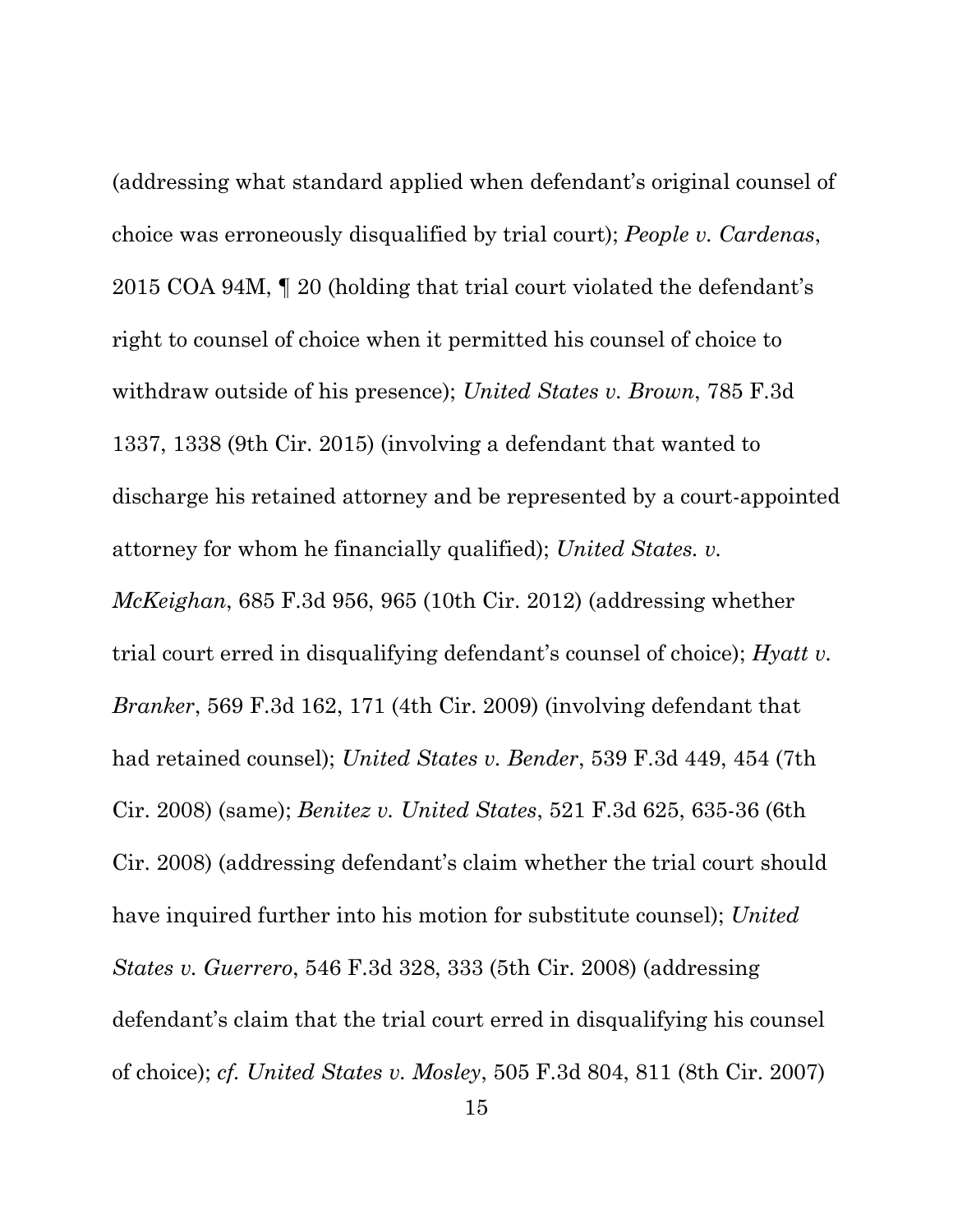(not addressing denial of counsel of choice, only listing errors that the United States Supreme Court had identified as structural); *People v. Ragusa*, 220 P.3d 1002, 1010 (Colo. App. 2009) (holding that attorneys' conduct, which was compounded by the court permitting defendant to be excluded from the proceedings, effectively and wrongfully deprived her of a knowing exercise of her choice of counsel).

But in this case, any purported error by the trial court relates to the trial court's failure to inquire into the defendant's request to have his attorney withdraw. However, as the defendant does not pursue that argument on appeal, that claim should not be addressed. *See, e.g., People v. Allman*, 321 P.3d 557, 562 (Colo. App. 2012) (holding that an appellate court will not review "[a]bsent a developed record and specific allegations . . ."); *see also People v. Czemerynski*, 786 P.2d 1100, 1107 (Colo. 1990) (holding that a court will not review an argument not raised in the Opening Brief or raised for the first time in a reply brief); *People v. Hall*, 59 P.3d 298, 301 (Colo. App. 2002) (same).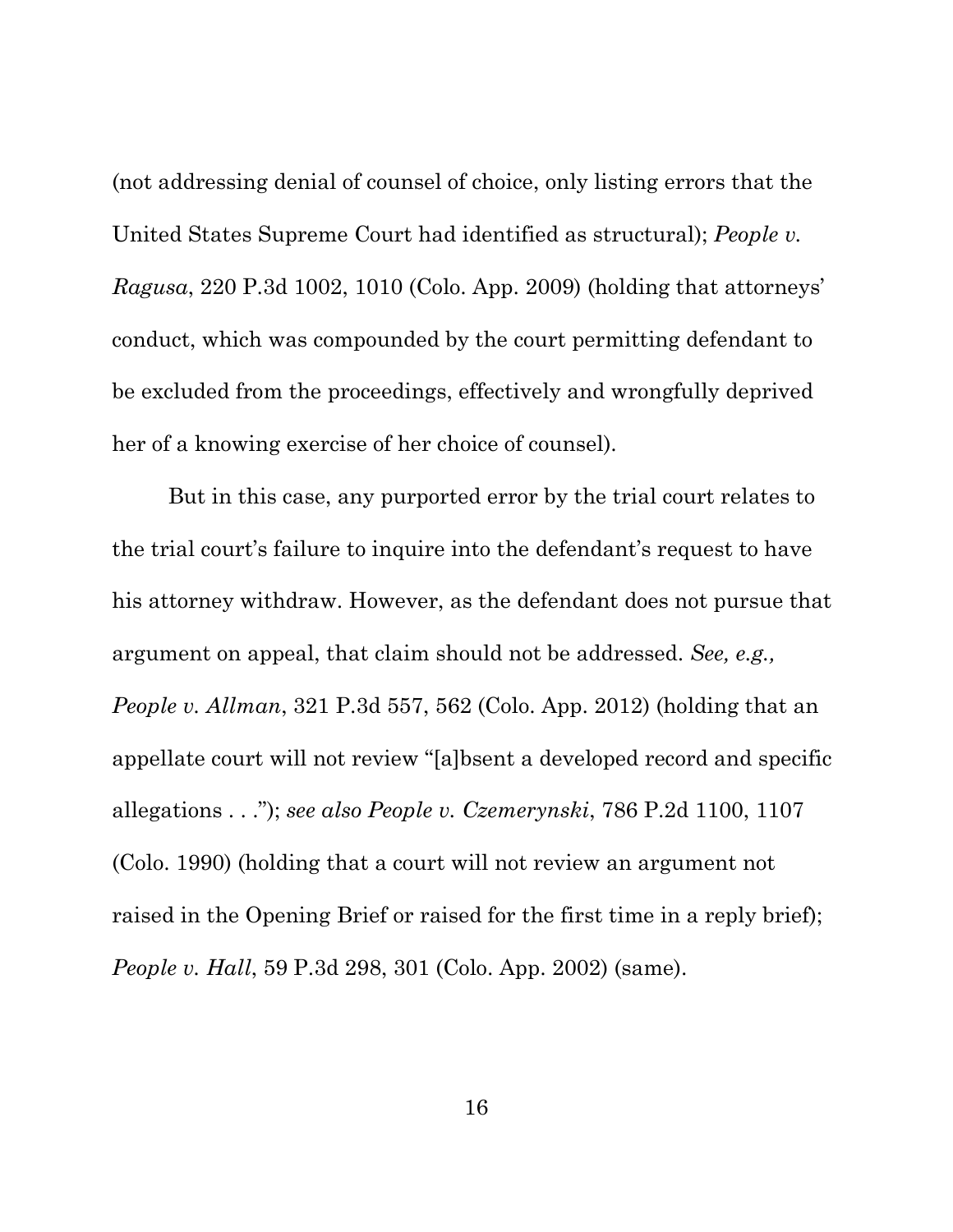# **2. In the event this Court addresses the actual claim raised below, any error was harmless.**

"[W]hen an indigent defendant voices objections to courtappointed counsel, the trial court has the obligation to inquire into the reasons for the dissatisfaction." *Bergerud*, 223 P.3d at 694 (quotation omitted). "Before a substitution of counsel is warranted, the court must establish that the defendant has some well founded reason for believing that the appointed attorney cannot or will not completely represent him." *Id.* (quotation omitted). When reviewing the denial of a defendant's request, relevant considerations include: "(1) the timeliness of the motion, (2) the adequacy of the court's inquiry into the defendant's complaint . . . , (3) whether the attorney-client conflict is so great that it resulted in a total lack of communication or otherwise prevented an adequate defense, [and (4)] the extent to which the defendant substantially and unreasonably contributed to the underlying conflict with his attorney." *Id.* at 695 (quotations and citations omitted).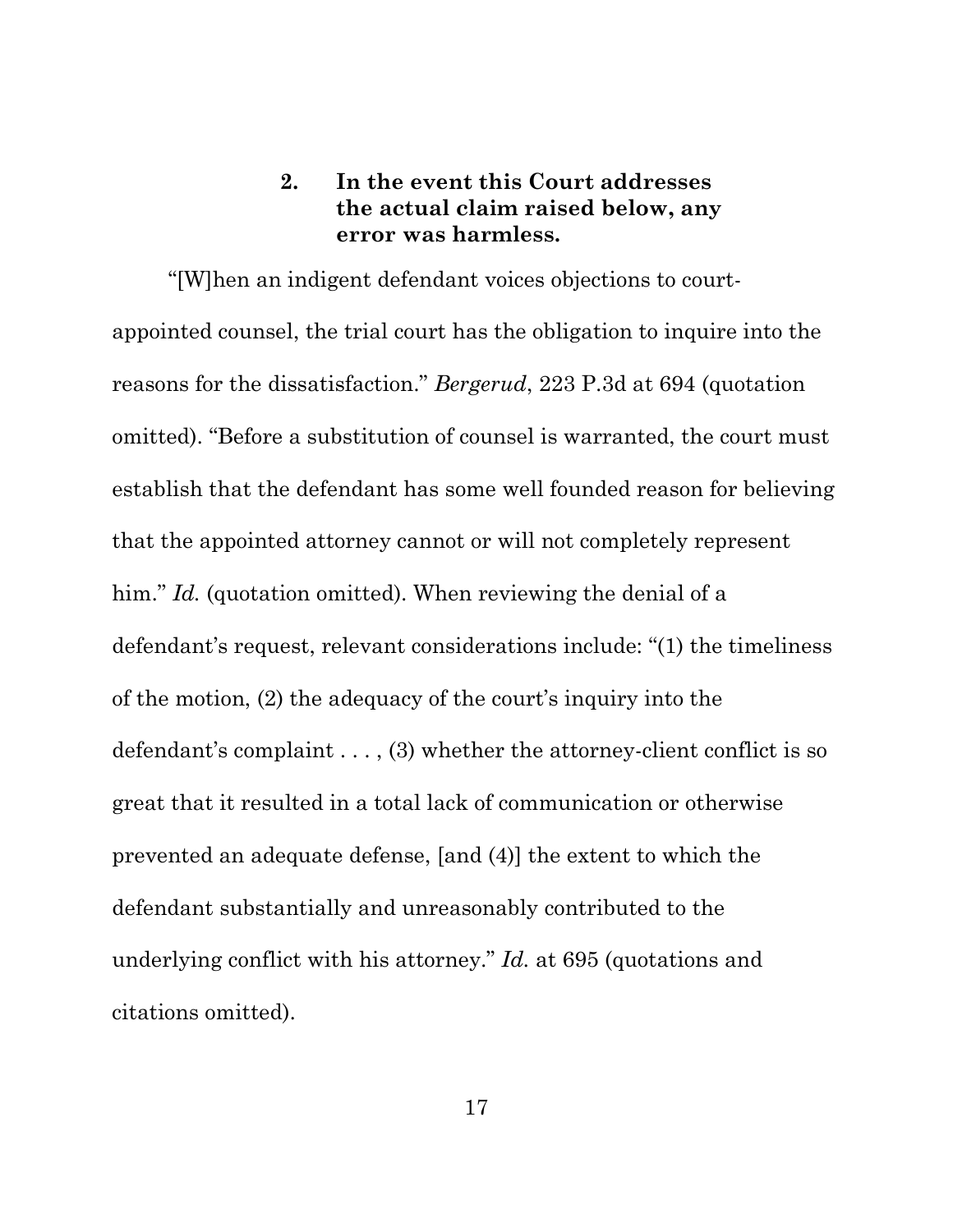Here, while the trial court stated that it would address the defendant's concern about his counsel after jury selection, the trial court appears to have failed to return to the issue. However, the defendant raised his complaints following trial. And those complaints did not justify substitute counsel.

Most of the defendant's complaints related to trial strategy. While the defendant's attorney pursued a defense of mistaken identification, the defendant wanted to argue heat of passion. But there was no basis for that defense. In determining whether to appoint substitute counsel, the court may consider whether any new counsel will be confronted with similar difficulties. *People v. Rubanowitz*, 688 P.2d 231, 243 (Colo. 1984). The defendant has provided no basis establishing that other counsel would not have made the same decisions. In any event, disagreements regarding defense counsel's strategic decisions are not grounds for new counsel. *See, e.g.*, *Bergerud*, 223 P.3d at 704 (concluding that trial court's determination that disagreement with strategic decisions entrusted to defense counsel did not amount to a well-founded reason to appoint new counsel was "unassailable"); *People*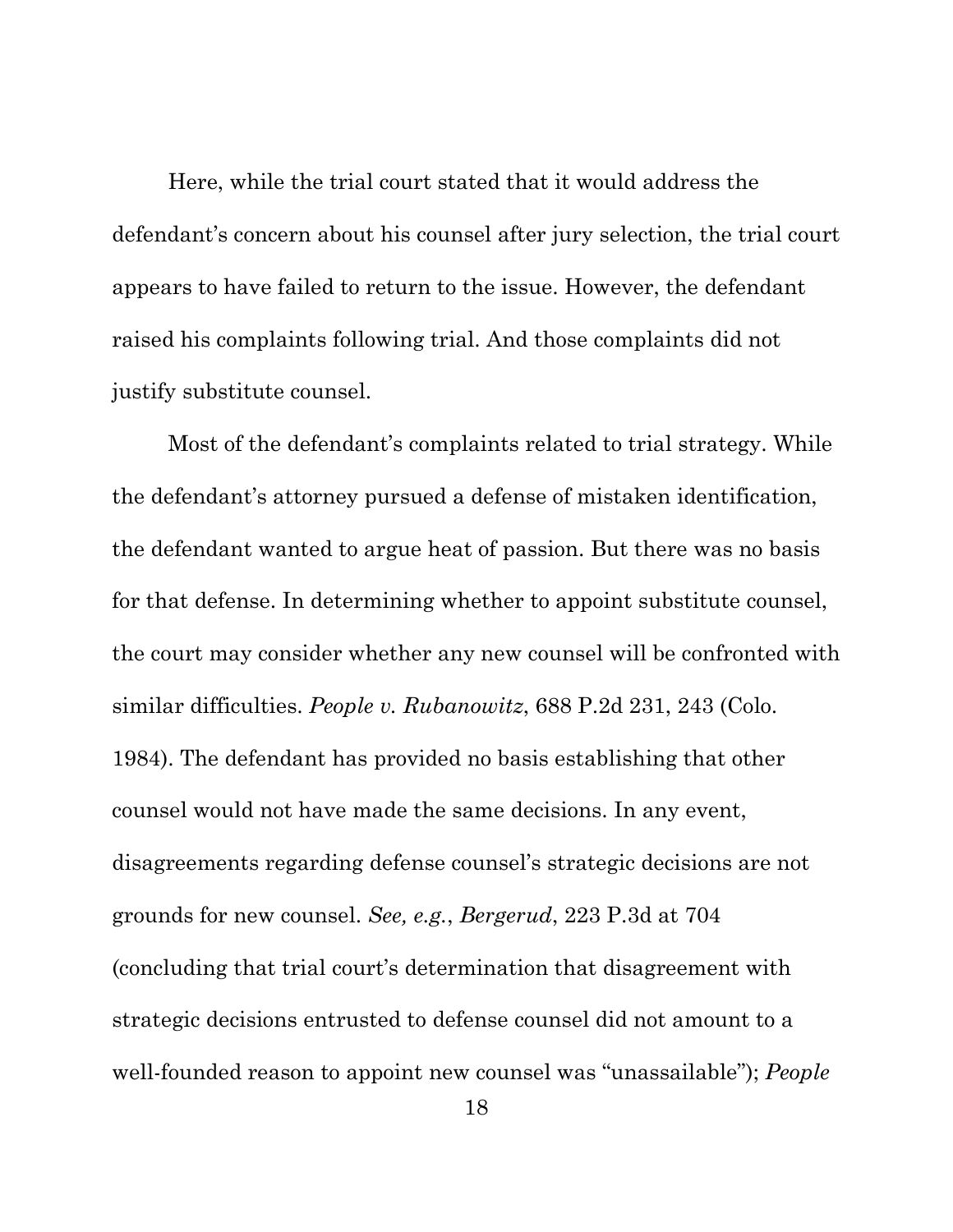*v. Gonyea*, 195 P.3d 1171, 1173 (Colo. App. 2008) (concluding that any conflict resulting from a disagreement over strategy did not amount to a well-founded reason to appoint new counsel); *People v. Garcia*, 64 P.3d 857, 864 (Colo. App. 2002) ("The conflict between defendant and the public defender's office was a disagreement over strategy, and therefore was not a well-founded reason for believing that the appointed attorney cannot or will not completely represent him") (quotation omitted).

In his written motion, the defendant also asserted that there was a breakdown in communication. But he never stated how or to what degree. There is no basis in the record indicating that the relationship between the defendant and his attorney deteriorated to the point where counsel was unable to provide effective assistance. The trial court was justified in refusing to appoint new counsel absent indication that there was a complete breakdown in communication. *See, e.g., Gonyea*, 195 P.3d at 1173.

#### **3. Any error was not prejudicial.**

While the Colorado Supreme Court has held that a defendant must be prejudiced by the denial of a request for new counsel in order to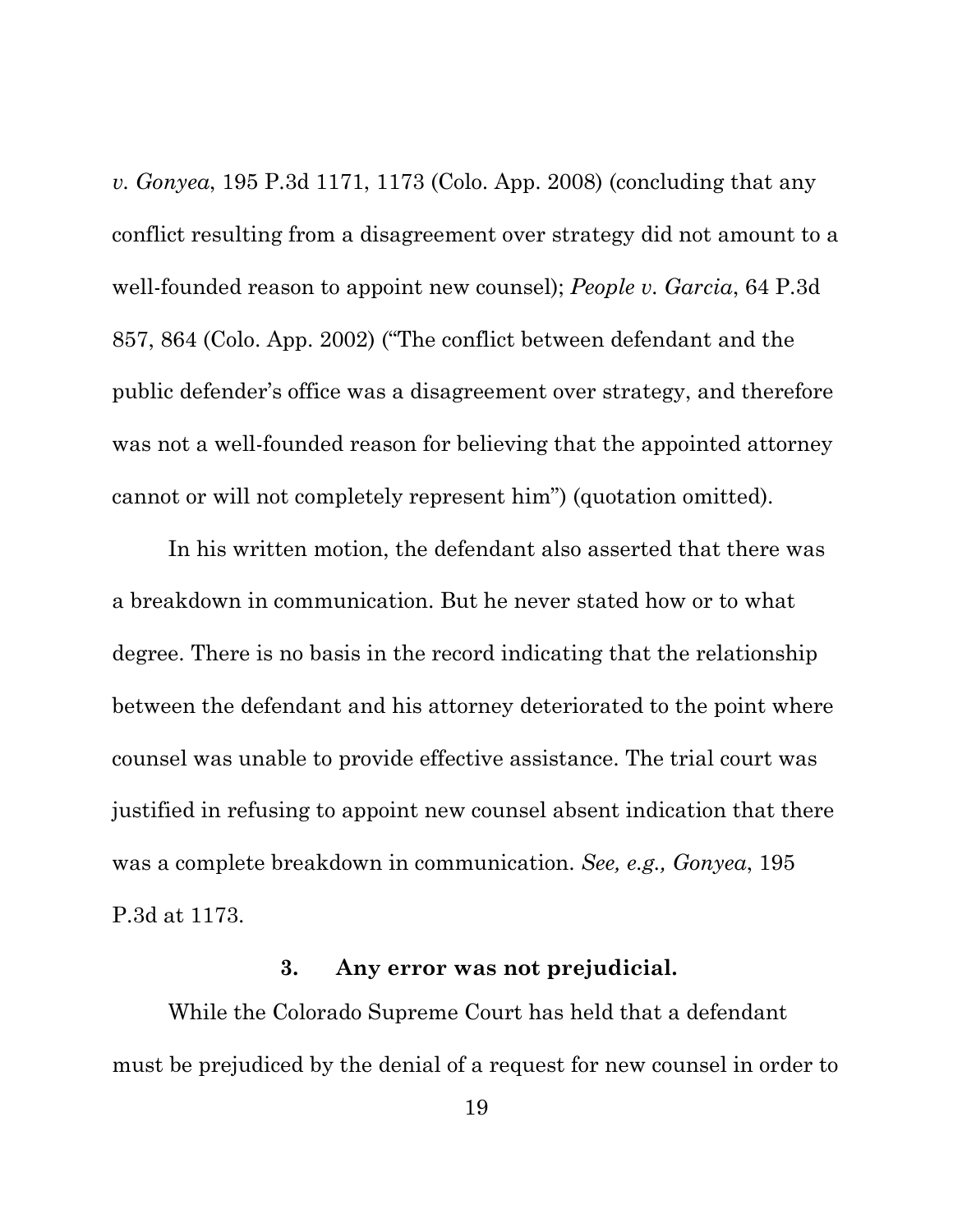require reversal, it has not resolved what level of prejudice needs to be shown where the defendant continues to be represented by counsel. *See Bergerud*, 223 P.3d at 696.

The trial court should provide substitute counsel if the defendant establishes good cause because, if it does not and the defendant proceeds to waive his right to counsel, the voluntariness of the waiver is vitiated by the court's action, and the defendant's right to the effective assistance of counsel is thereby violated. *See, e.g.*, *People v. Arguello*, 772 P.2d 87, 94 (Colo. 1989) (requiring the trial court to inquire into the reasons for a defendant's dissatisfaction with counsel and adopting the good cause standard for substitution because while "[a] request for new counsel is ordinarily not a waiver of the right to counsel, . . . an unwarranted request or a request made without good cause may lead to waiver of the right").

But where the defendant instead proceeds with counsel, the denial of the motion for new counsel does not in and of itself violate the defendant's right to the effective assistance of counsel. Thus, constitutional error occurs, and the defendant is prejudiced, only if the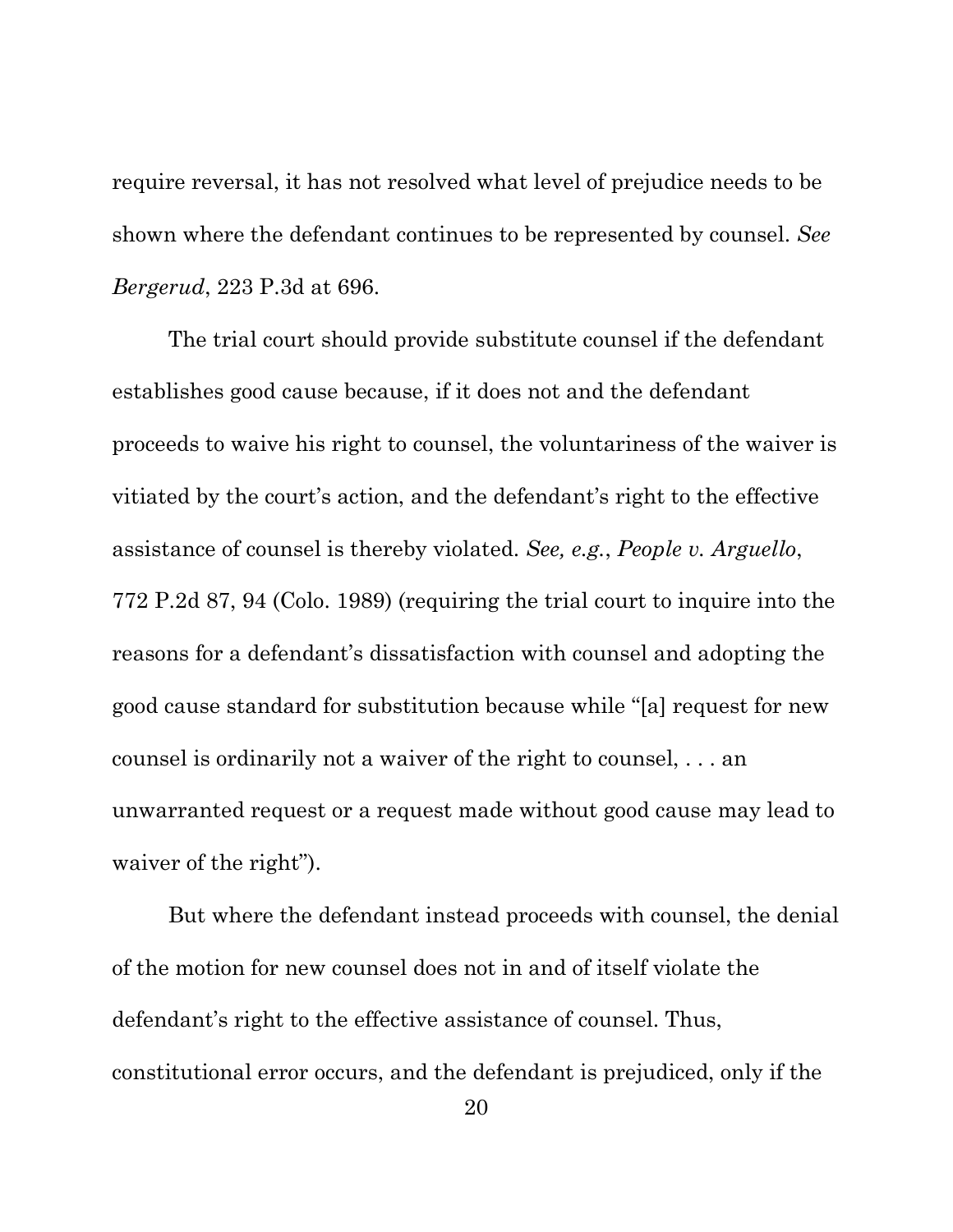defendant establishes ineffective assistance of counsel. *See, e.g.*, *id.* at 92 ("The right to counsel guarantees only competent representation, and does not necessarily include 'a meaningful attorney-client relationship.'") (quoting *Morris v. Slappy*, 461 U.S. 1, 14 (1983)); *Fisher*, 9 P.3d at 1193 (concluding that where "defendant does not . . . assert that his counsel was ineffective, any deficiency in the court's inquiry into the issue would be harmless error"); *Bolton*, 859 P.2d at 309 (concluding that the trial court's failure to inquire into the defendant's allegations was harmless where he did not assert that counsel provided ineffective assistance, even though "each of the allegations in defendant's motion, if established, would constitute 'good cause' for substitution of counsel"); *see also, e.g.*, *Mickens v. Taylor*, 535 U.S. 162, 166 (2002) ("As a general matter, a defendant alleging a Sixth Amendment violation must demonstrate 'a reasonable probability that, but for counsel's unprofessional errors, the result of the proceeding would have been different.'") (quoting *Strickland v. Washington*, 466 U.S. 668, 694 (1984)); *United States v. Zillges*, 978 F.2d 369, 373 (7th Cir. 1992) (applying the standard set forth in *Strickland*); *United States*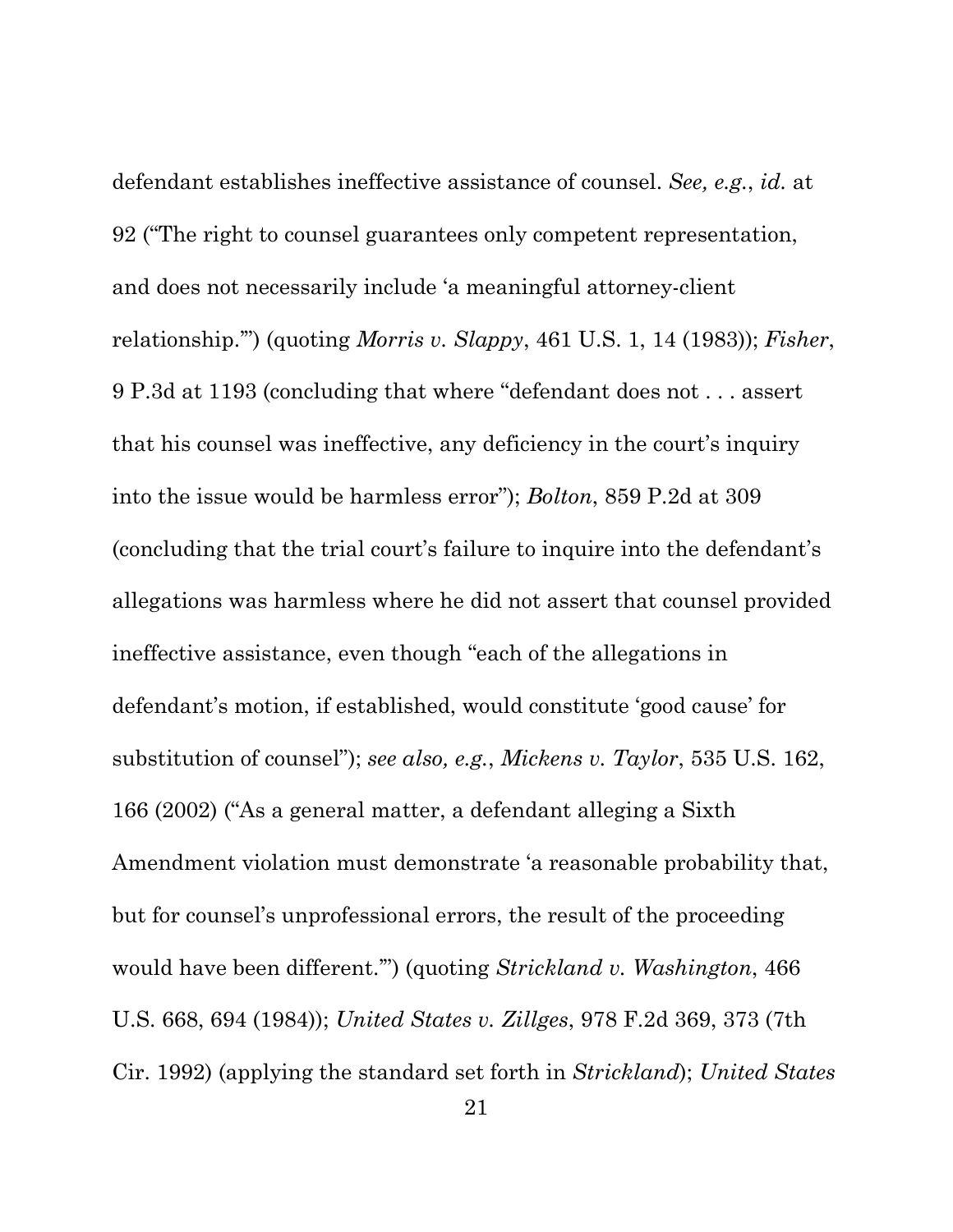*v. Calderon*, 127 F.3d 1314, 1343 (11th Cir. 1997); *United States v. Graham*, 91 F.3d 213, 221-22 (D.C. Cir. 1996). *But see United States v. Lott*, 310 F.3d 1231, 1251-53 (10th Cir. 2002) (applying harmless beyond a reasonable doubt standard); *Kelling*, 151 P.3d at 656 (rejecting requirement that the defendant has to show ineffective assistance of counsel).

But under any standard, the record demonstrates that reversal is not required. The defendant has failed to indicate how the outcome would have been different had the trial court granted his motion.

> **4. If the trial court's inquiry was insufficient, the appropriate remedy is to remand for further factual development.**

Alternatively, if this Court concludes that the trial court's inquiry was insufficient or that the current record does not sufficiently show that any error was not prejudicial, then the appropriate remedy is to remand for further factual development. *Bergerud*, 223 P.3d at 706. Similarly, in the event this Court concludes that the defendant raised a viable claim that he should have been granted a continuance to pursue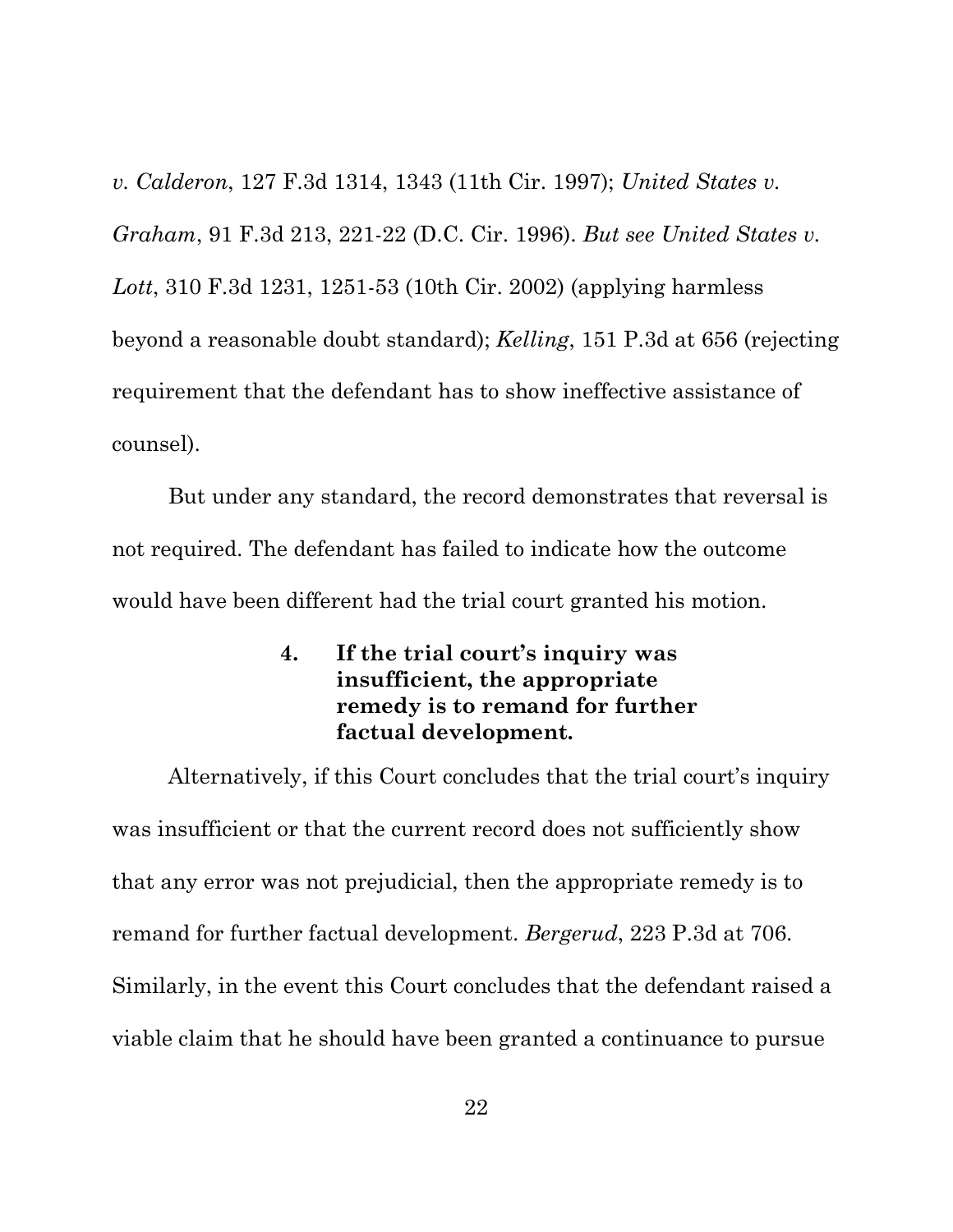his counsel of choice, this Court should remand the case to the trial court with directions to determine whether it should have granted a continuance for the defendant to obtain counsel of choice. *See, e.g.,* 

*People v. Stidham*, 338 P.3d 504 (Colo. App. 2014).

**II. Any error in allowing the expert to testify about nerve damage was harmless as there was no dispute that the victim suffered serious bodily injury; regardless, the evidence was properly admitted.** 

## **A. Standard of review.**

The People disagree with the defendant's proposed standard of review. The defendant challenges the admission of evidence. A trial court's evidentiary rulings are reviewed for an abuse of discretion. *See, e.g., People v. Stewart,* 55 P.3d 107, 122 (Colo. 2002); *People v. Veren,* 140 P.3d 131, 136 (Colo. App. 2005). A trial court abuses its discretion if its ruling is manifestly arbitrary, unreasonable, or unfair, or based on an erroneous view or application of the law. *Stewart,* 55 P.3d at 122; *People v. Bondurant,* 2012 COA 50, ¶ 79; *People v. Esparza–Treto,* 282 P.3d 471, 480 (Colo. App. 2011).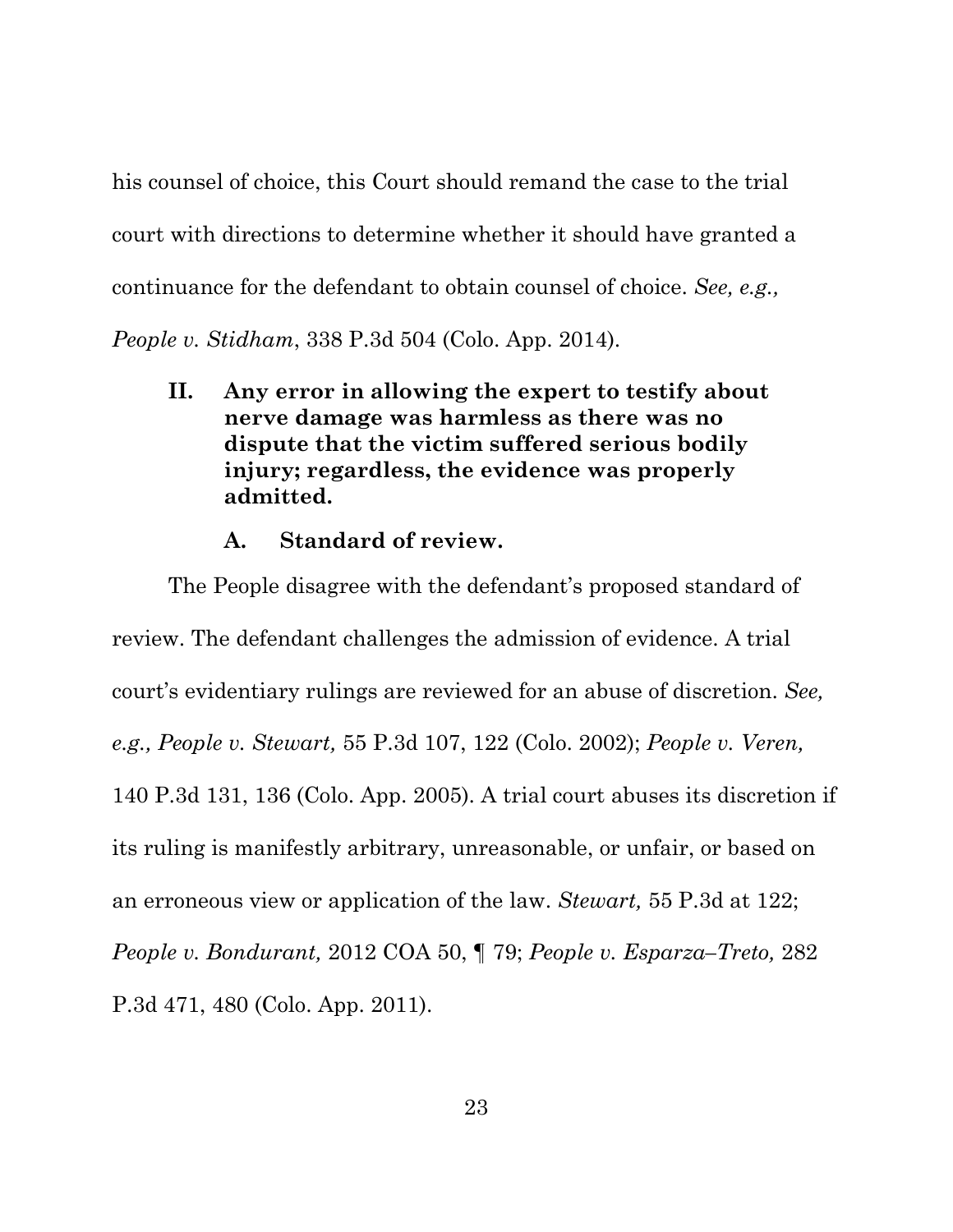The People agree that the defendant preserved his objection. (R. Tr. 12/1/15 p.m, p. 120.) But while an erroneous evidentiary ruling may rise to the level of constitutional error, it is only so when the error "deprived the defendant of any meaningful opportunity to present a complete defense." *People v. Conyac*, 2014 COA 8M, ¶ 92. A defendant's right to present a defense is violated "only where the defendant was denied virtually his only means of effectively testing significant prosecution evidence." *Id.* (citing *Krutsinger v. People*, 219 P.3d 1054, 1062 (Colo. 2009)). As that was not the case here, his claim should be reviewed on for harmless error. Under that standard, a reviewing court may not reverse a conviction if it "can say with fair assurance that, in light of the entire record of the trial, the error did not substantially influence the verdict or impair the fairness of the trial." *See Stewart,* 55 P.3d at 124.

#### **B. Factual background.**

On July 9, 2015, the defendant filed a motion for a written summary of anticipated expert testimony and the underlying facts and data supporting the opinions of any purported expert witnesses. (R. CF,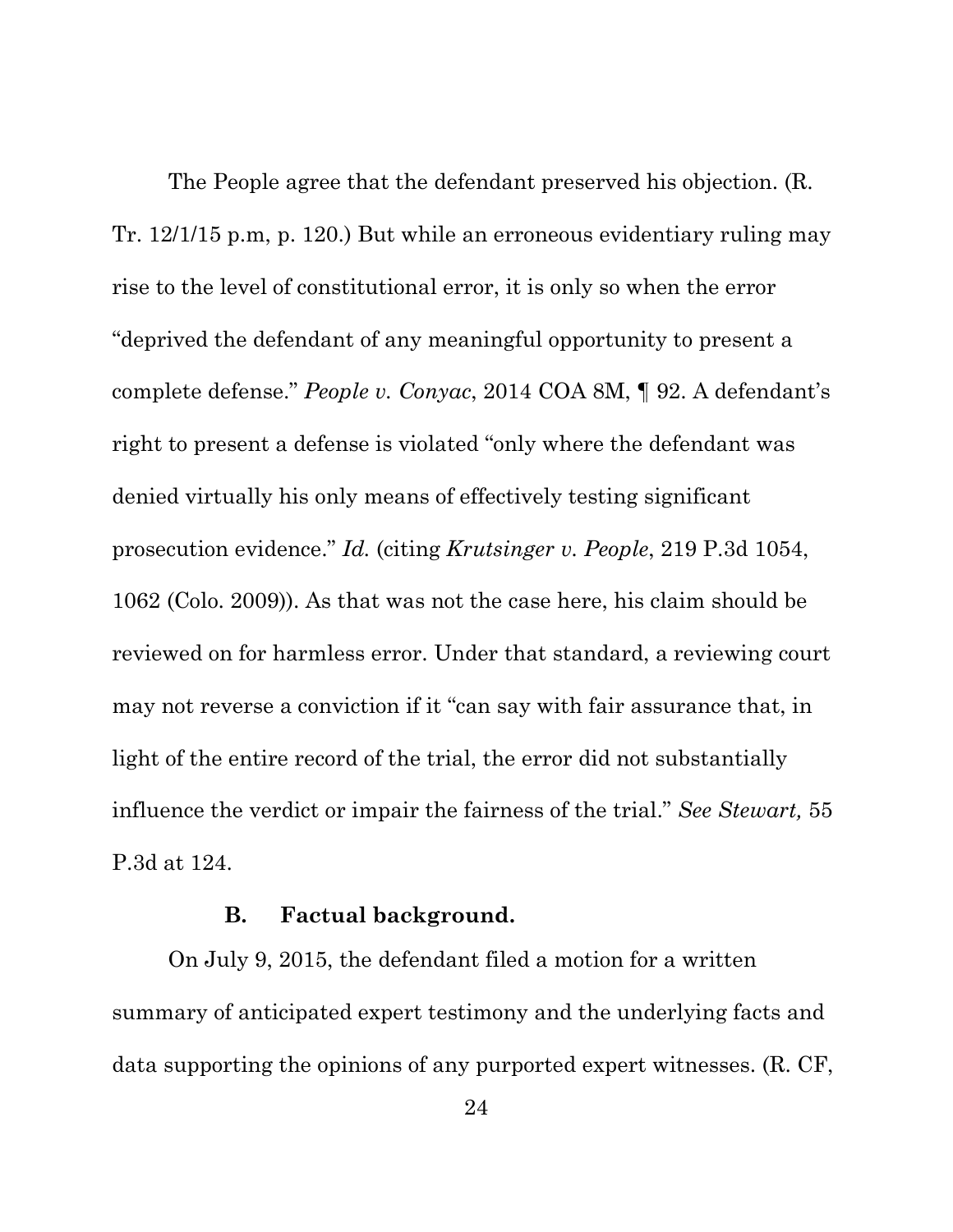pp. 26-28.) On July 10, 2015, at a pretrial hearing, the defense advised the trial court that it had one evidentiary motion filed it wanted considered. (R. Tr. 7/10/15, p. 2.) The defense did not advise the trial court that it was awaiting a ruling in its motion for anticipated expert testimony. The parties set a motions hearing for September 18, 2015. (*Id.* at 7.) At that hearing, the defendant did not raise any issues regarding his outstanding motion regarding his motion for additional information regarding any potential expert witnesses. (R. Tr. 9/18/15.) At a pretrial readiness conference on November 19, the defendant again did not raise the issue of any outstanding issue regarding his July 9, 2015 motion. (R. Tr. 11/19/15.)

At trial, the People called Dr. Fallon as its first witness. (R. Tr. 12/1/15 p.m., p. 109.) Dr. Fallon was the physician that treated the victim. (*Id.* at 111-12.) Without objection, the trial court admitted Dr. Fallon as an expert in the area of "emergency medicine." (*Id.* at 110.) The prosecutor later asked Dr. Fallon if he had concerns over nerve damage due to the victim's facial fractures. (*Id.* at 119.) The defendant objected. (*Id.* at 120.)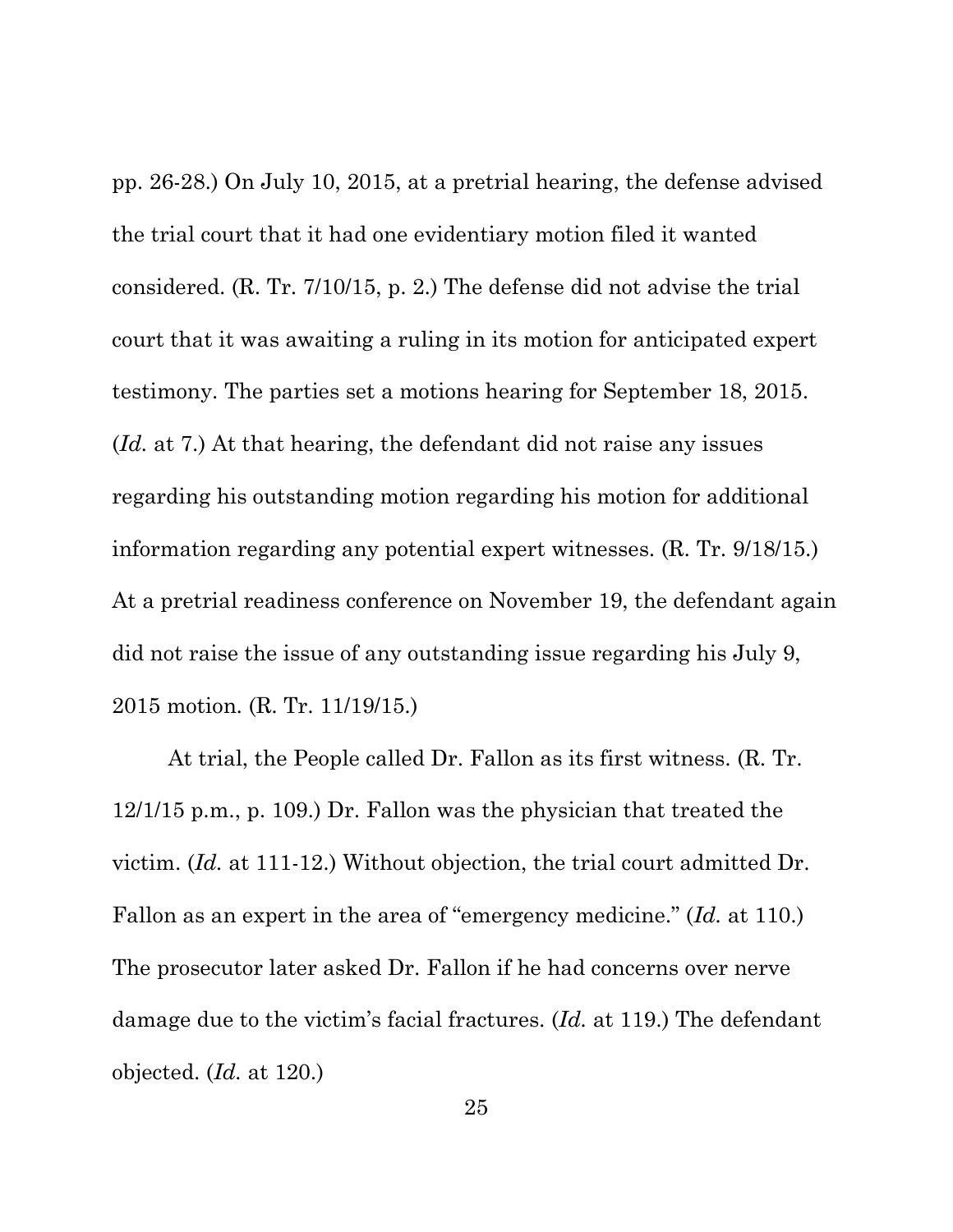Outside the presence of the jury, the defendant asserted that as part of discovery, he had received physician's notes, orders, a CT scan, and a radiologist report. (*Id.*) However, there was no information about nerve damage. (*Id.*) Therefore, allowing the witness to testify about nerve damage violated the defendant's right to confrontation. (*Id.*)

The trial court asked the defense if it had ever secured a ruling from the judge previously assigned to the case on its motion requesting additional discovery about any expert testimony. (*Id.* at 121.) The prosecutor explained that nobody ever brought the motion to the court's attention, and an order had never been issued. (*Id.* at 122.) The prosecutor clarified that the defendant had received all the reports. (*Id.* at 121.) According to the prosecutor, any additional observations Dr. Fallon made that were based on the information in the report were not required discovery as it was merely the doctor's "full explanation of what's already in the medical records." (*Id.*) In addition, while the defense could have tried to speak to the doctor, they failed to do so. (*Id.*)

The trial court overruled the defendant's objection. (*Id.* at 122.) The trial court found that the defense had abandoned the motion by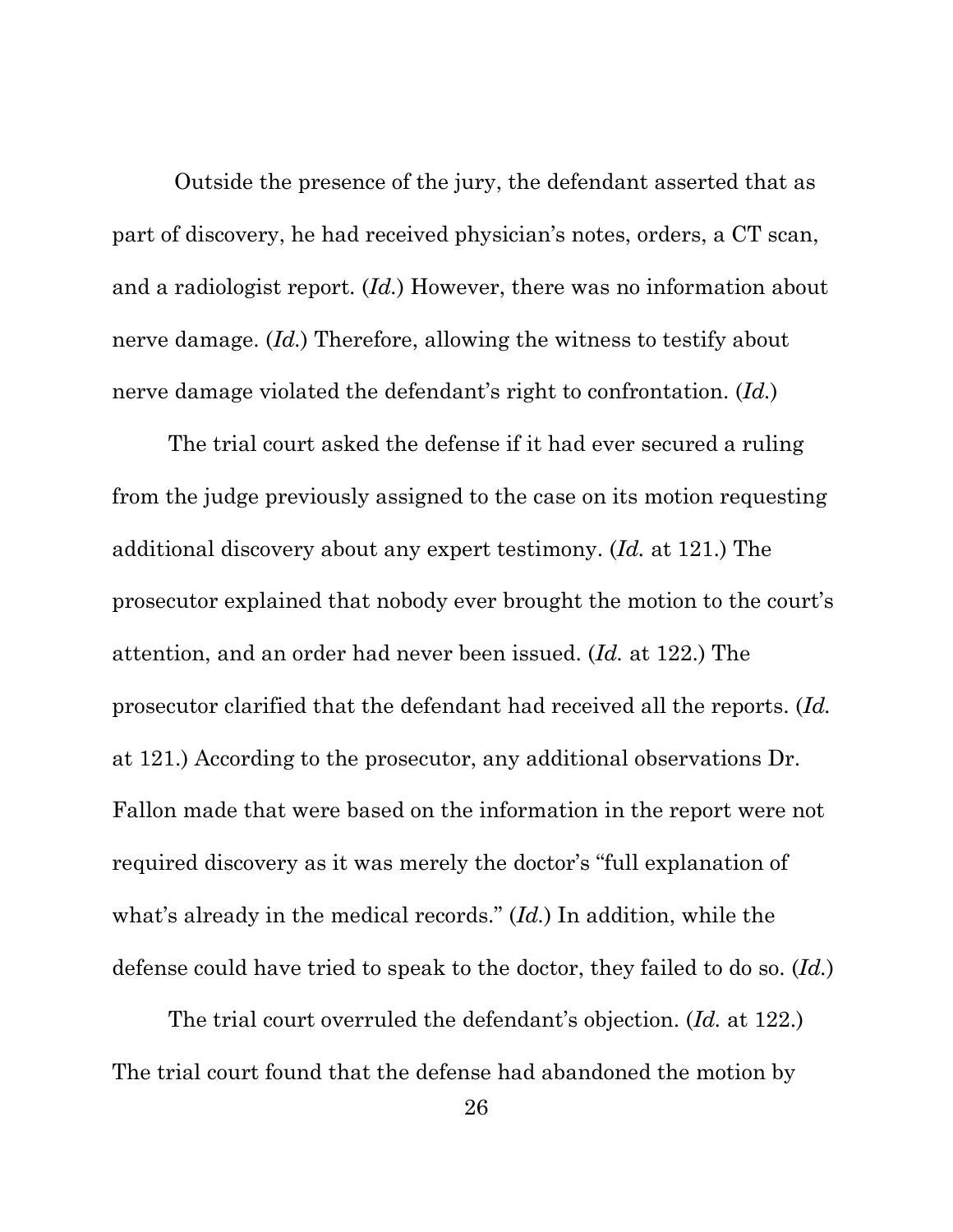failing to secure a timely ruling. (*Id.* at 123.) Regardless, Dr. Fallon's testimony was based on the records that were produced. (*Id.*)

Dr. Fallon testified that anytime there was a series of facial fractures, "you always have to ensure that there's not nerve or muscle damage." (*Id.* at 123.) But in offering his opinion that the victim suffered serious bodily injury, Dr. Fallon based his conclusion on the three fractures the victim sustained due to the punch. (*Id.* at 126.)

## **C. Law and analysis.**

#### **1. Any error was harmless.**

This Court need not address the merits of the defendant's claim, because he cannot carry his burden of establishing prejudice. *See Blecha v. People*, 962 P.2d 931, 942 (Colo. 1998) (in reviewing for harmless error, an appellate court should examine the importance of the testimony to the prosecution's case, whether the testimony was cumulative, the presence or absence of corroborating or contradictory evidence on the material points of the witness' testimony, the extent of the cross-examination otherwise permitted, and the overall strength of the prosecution's case).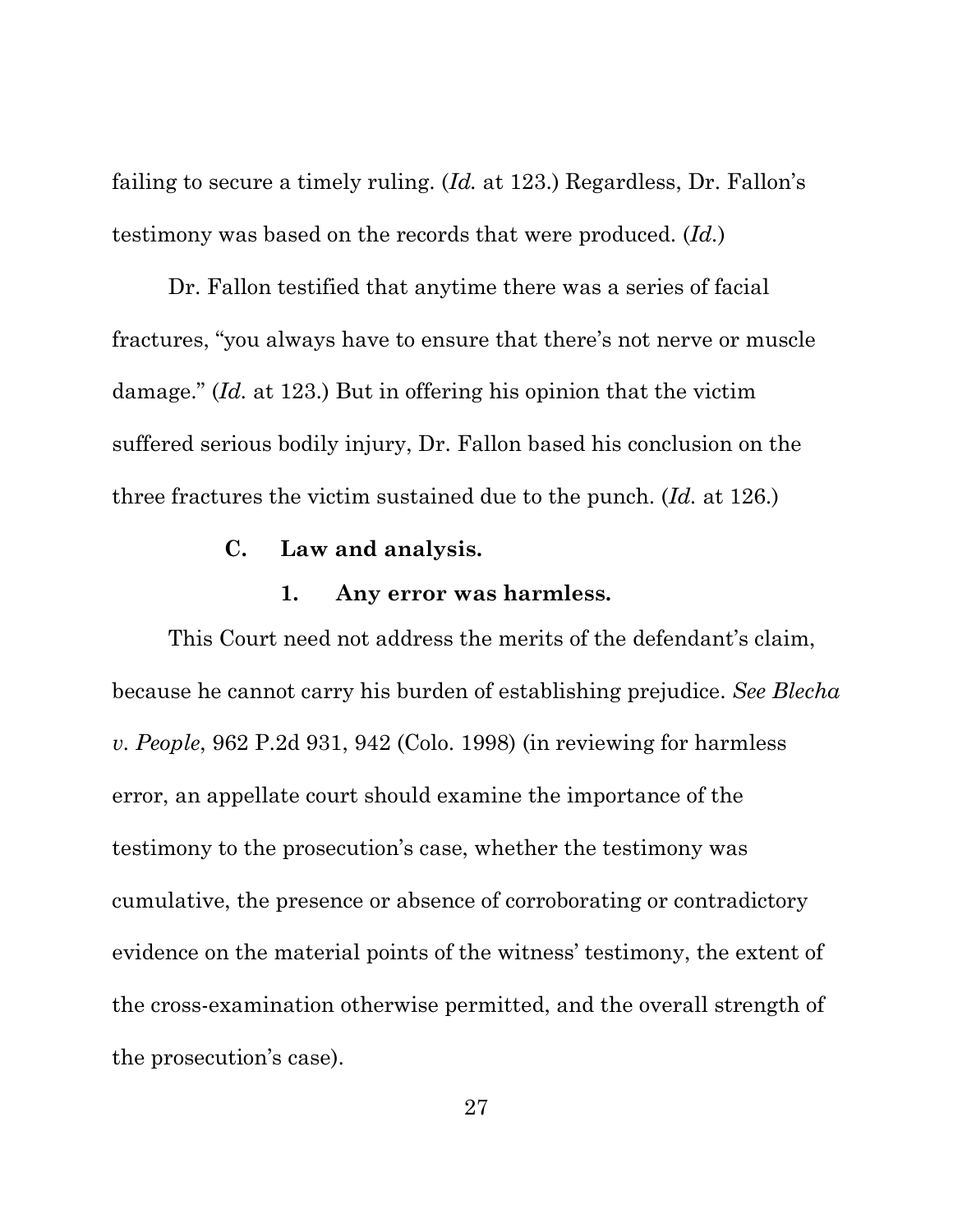First, the evidence regarding potential nerve damage was relevant to the victim's injuries. But as to the question of whether the victim suffered serious bodily injury, the defendant conceded in opening that he had. (R. Tr. 12/1/15 p.m., pp. 107-08). Rightly so, as the evidence overwhelming established that the victim suffered serious bodily injury due to the fact that he had three fractured bones. (*Id.* at 125-26.) Any error was harmless.[1](#page-36-0) *See People v. Jaramillo,* 183 P.3d 665, 669 (Colo. App. 2008) (any error in admitting the contested testimony was harmless because it was cumulative of other testimony not challenged on appeal); *People v. Allee,* 77 P.3d 831, 835 (Colo. App. 2003) (same); *see also People v. Russell*, 2014 COA 21M, ¶¶ 27-28) (even if officer's testimony that defendant was high on methamphetamine, based on his familiarity with the symptoms of methamphetamine intoxication, had

 $\overline{a}$ 

<span id="page-36-0"></span><sup>1</sup> Similarly, Dr. Fallon only testified that he was concerned about possible nerve damage; he did not testify that he believed the victim suffered serious bodily injury due to any nerve damage. (*Id.* at 119, 122.)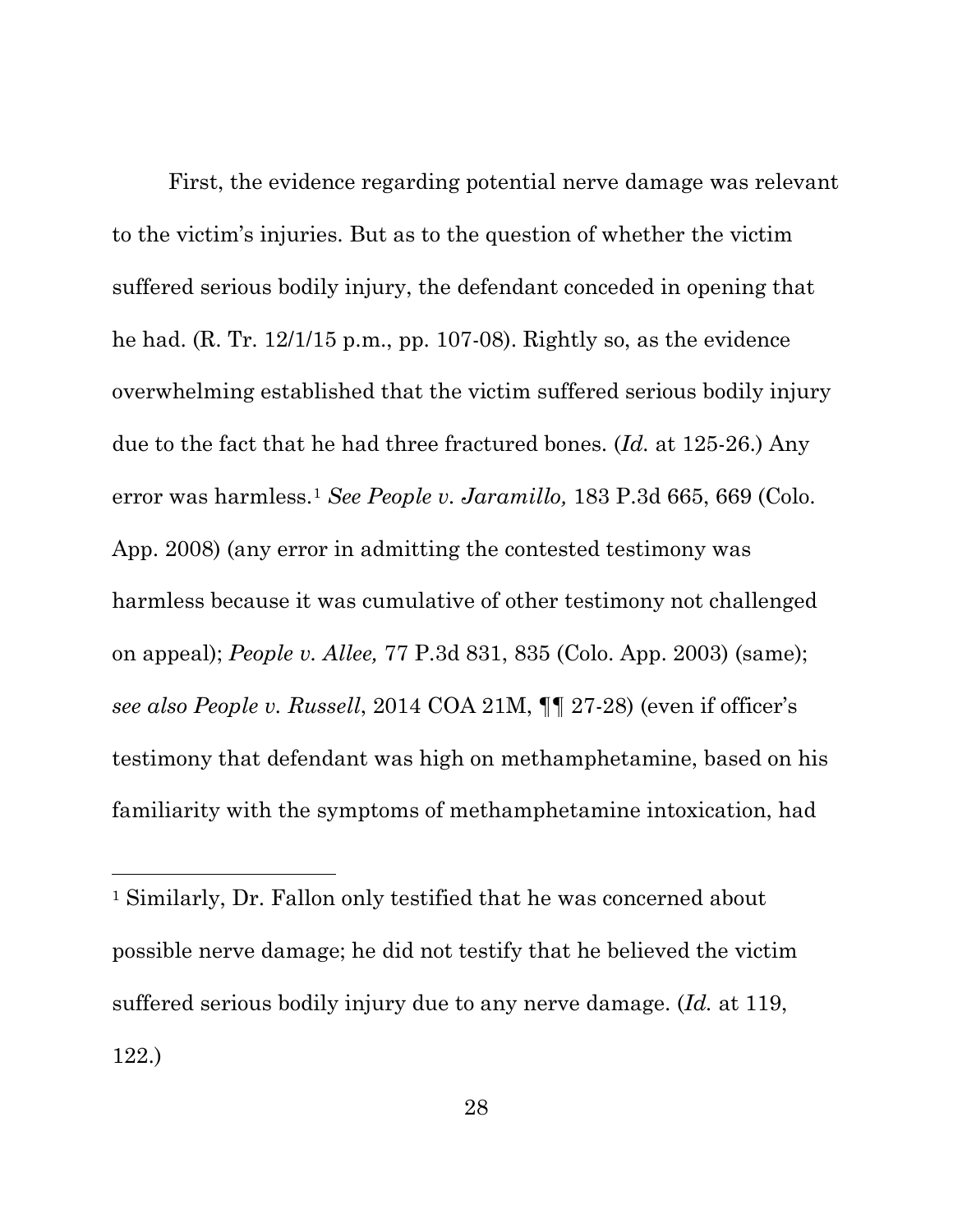been inadmissible expert testimony, any error was harmless because other witnesses corroborated the defendant's symptoms and there was overwhelming evidence, including the defendant's admission, that she had used methamphetamine); *In the Interest of D.I.*, 2015 COA 136, ¶¶ 33-34 (even assuming officer's description of methods by which victim's car could be stolen was inadmissible expert testimony, it was harmless where the defendant was found in the stolen car with a punched ignition); *People v. McMinn*, 2013 COA 94, ¶ 49 (officer, unqualified as an expert, improperly opined that defendant's truck was traveling at about 26 mph and could have killed someone, but the error was harmless where the testimony was "little more than" a conclusion that a truck traveling at that speed is capable of killing someone, "a fact that would be obvious to any layperson."); *see also People v. Stroud*, 2014 COA 58, ¶16 (Colo. App. 2014) (error was harmless in light of overwhelming evidence).

Second, the defendant's failure to request a continuance belies any claim that he was surprised or prejudiced by the doctor's testimony. *See Chambers v. People,* 682 P.2d 1173, 1180 (Colo. 1984) (any claim that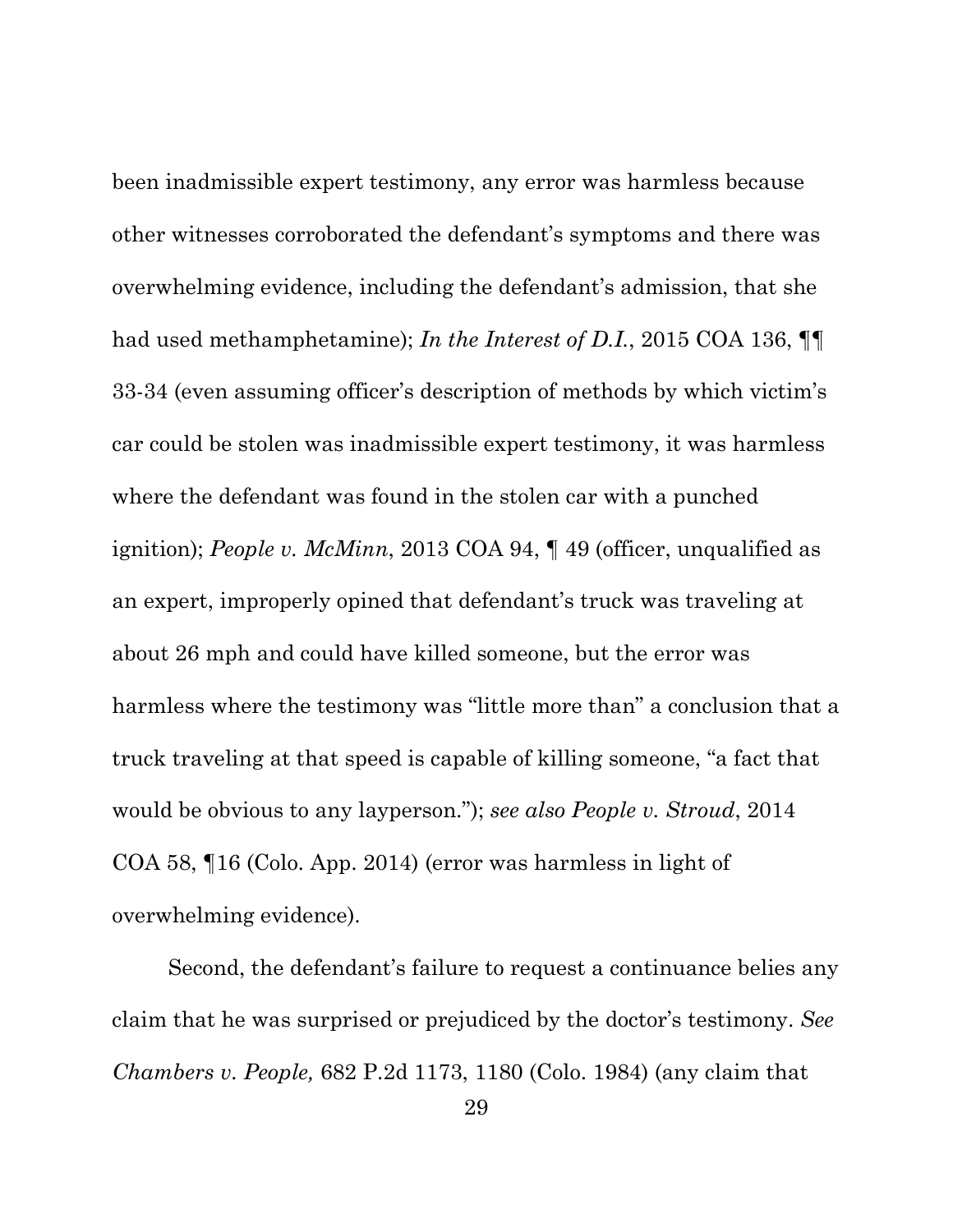prejudice resulted from the prosecutor's failure to disclose an expert report "is convincingly belied by the defendant's failure to seek a continuance"); *People v. Anderson,* 837 P.2d 293, 299 (Colo. App. 1992) ("[Any] claim by the defendant at the appellate level that he was unfairly surprised and unable to prepare adequately for crossexamination is thoroughly discredited by his failure to move for a continuance at the trial level.") (quoting *People v. Graham,* 678 P.2d 1043, 1047-48 (Colo. App. 1983)).

## **2. The defendant abandoned his claim.**

In the event this Court reaches the defendant's claim, the trial court correctly held that the defendant waived his claim. Litigants bear the responsibility of seeking rulings on the motions they file; because the defendant failed to timely seek a ruling on his motion, he abandoned any entitlement to a hearing. *See, e.g., Feldstein v. People*, 410 P.2d 188, 191 (Colo. 1966) ("[I]t is incumbent on the moving party to see to it that the court rules on the matter he urges. The trial court should be afforded the opportunity to so rule; otherwise, the matter will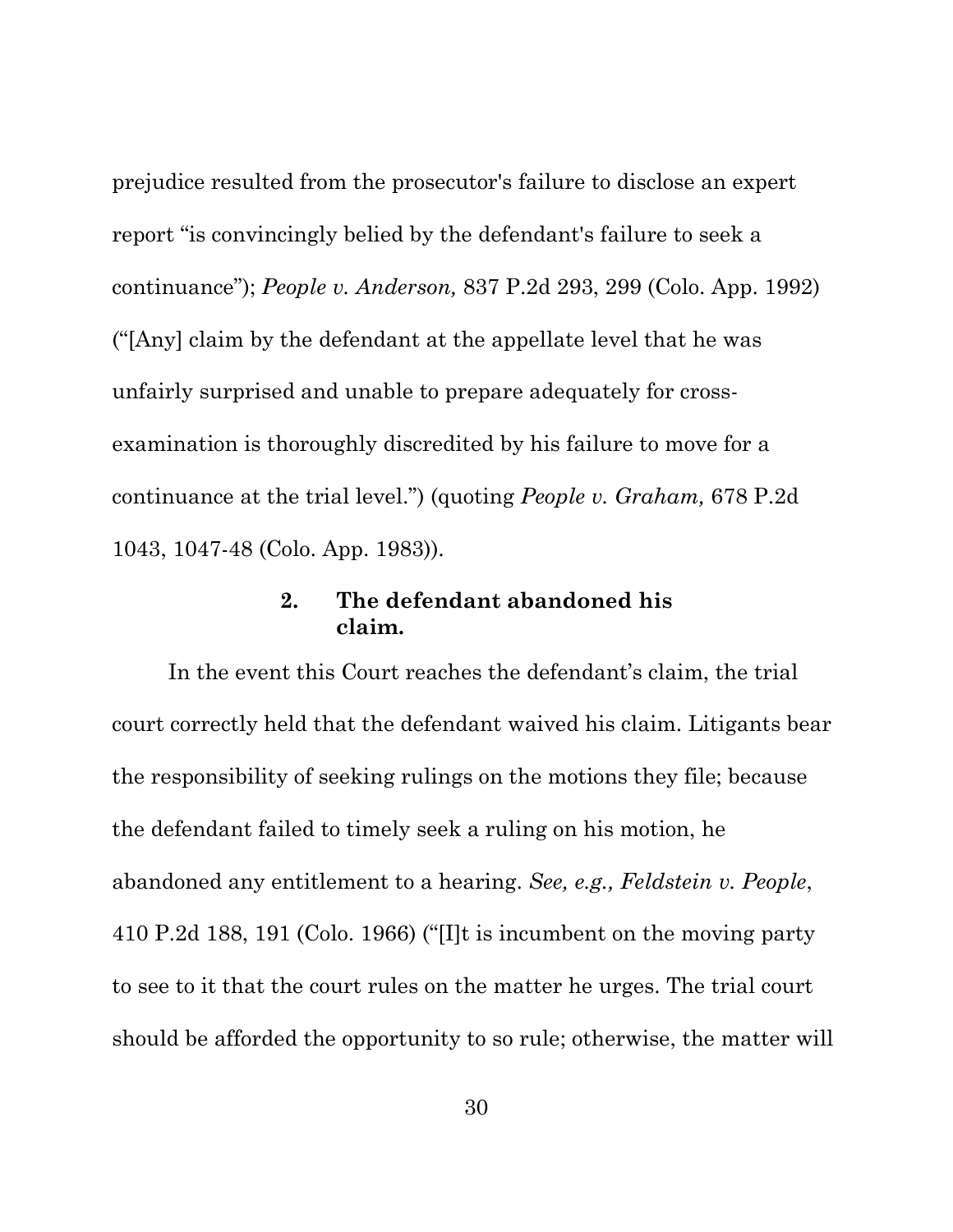ordinarily not be considered on writ of error.") (abrogated on other grounds by *Deeds v. People*, 747 P.2d 1266, 1271 (Colo. 1987)); *People v. Cevallos-Acosta*, 140 P.3d 116, 122 (Colo. App. 2005) (defendant abandoned his challenge for cause by failing to request that the trial court grant or deny it before exercising a peremptory challenge to excuse the juror); *People v. Young*, 923 P.2d 145, 149 (Colo. App. 1995) (concluding, where defendant had failed to request a ruling from the trial court, that defendant had waived the issue on appeal); *People v. Ridenour*, 878 P.2d 23, 28 (Colo. App. 1994) (by failing to request ruling on his motion to continue trial and accepting stipulation, defendant waived right to assert error); *cf. Mamula v. People*, 847 P.2d 1135, 1138 (Colo. 1993) (holding that defendant abandoned Crim. P. 35(b) motion under the rule because he failed "to take reasonable efforts to secure an expeditious ruling on" it). As the trial court found and as set forth above, the defendant failed to secure a ruling on his request for a written summary of any expert witness's opinions despite having had numerous opportunities to do so at the various pretrial hearings. His claim was abandoned. *See, e.g., People v. Rediger*, 2015 COA 26, ¶ 54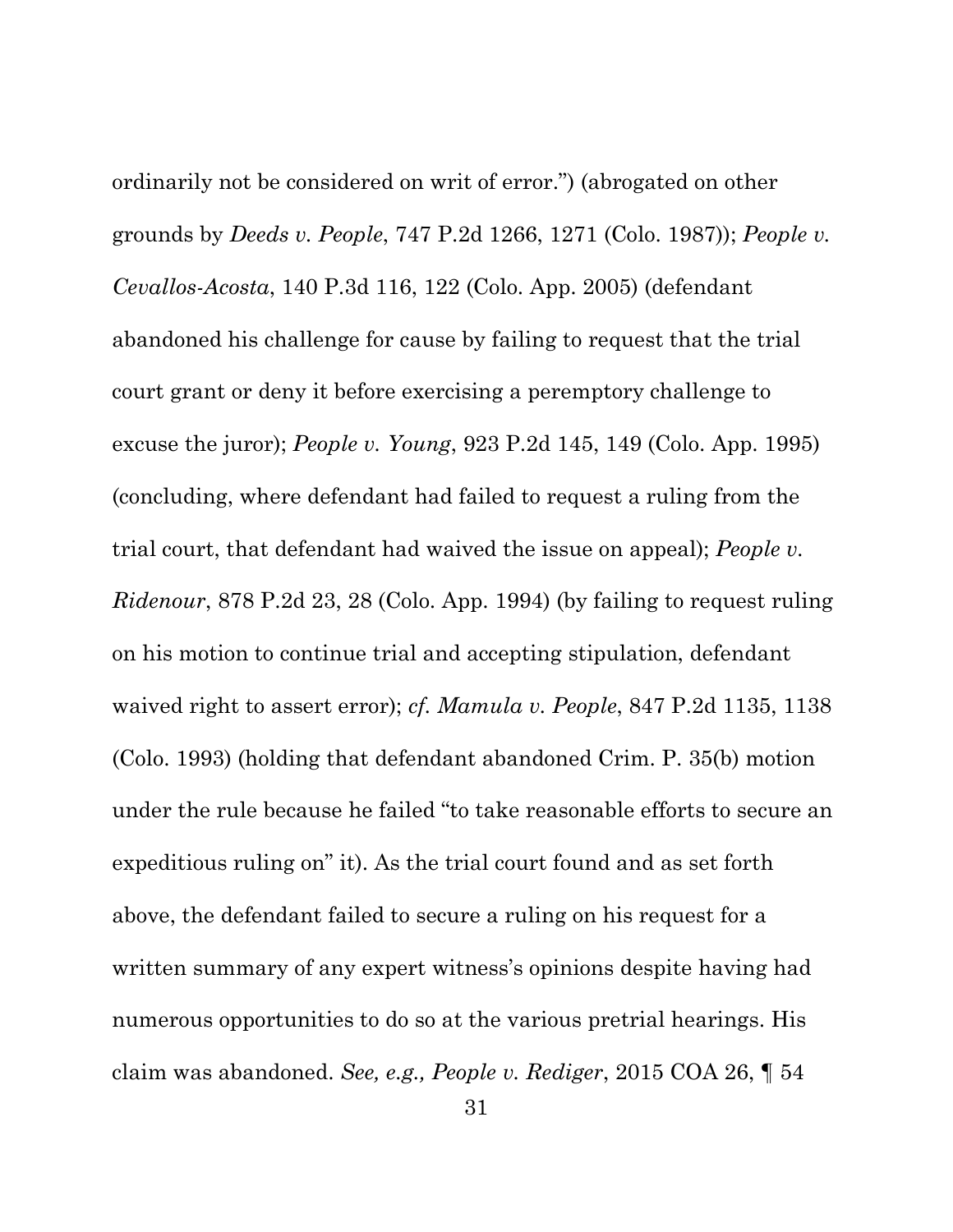("[W]aiver occurs when a defendant specifically removes claims from the trial courts consideration by intentionally relinquishing or abandoning a known right.").

#### **3. There was no discovery violation.**

In any event, there was no error. Crim. P. 16 does not require the prosecution to automatically provide the defense with a written summary of the expert's testimony. *Compare* Crim. P. 16(I)(a)(1)(III) (requiring the prosecution to disclose "[a]ny reports or statements of experts"), *with* Crim. P. 16(I)(a)(3) (providing that a court may, in the interest of justice, order the prosecution "to provide a written summary of the testimony describing the witness's opinions and the bases and reasons therefor, including results of physical or mental examination and of scientific tests, experiments, or comparisons").

Here, it was undisputed that the prosecution disclosed the expert's notes and reports. (R. Tr. 12/1/15 p.m., p. 120.) The trial court never found good cause requiring the People to provide the defense with a written summary of the expert's opinion. Accordingly, there was no discovery violation, there was no constitutional violation, and the trial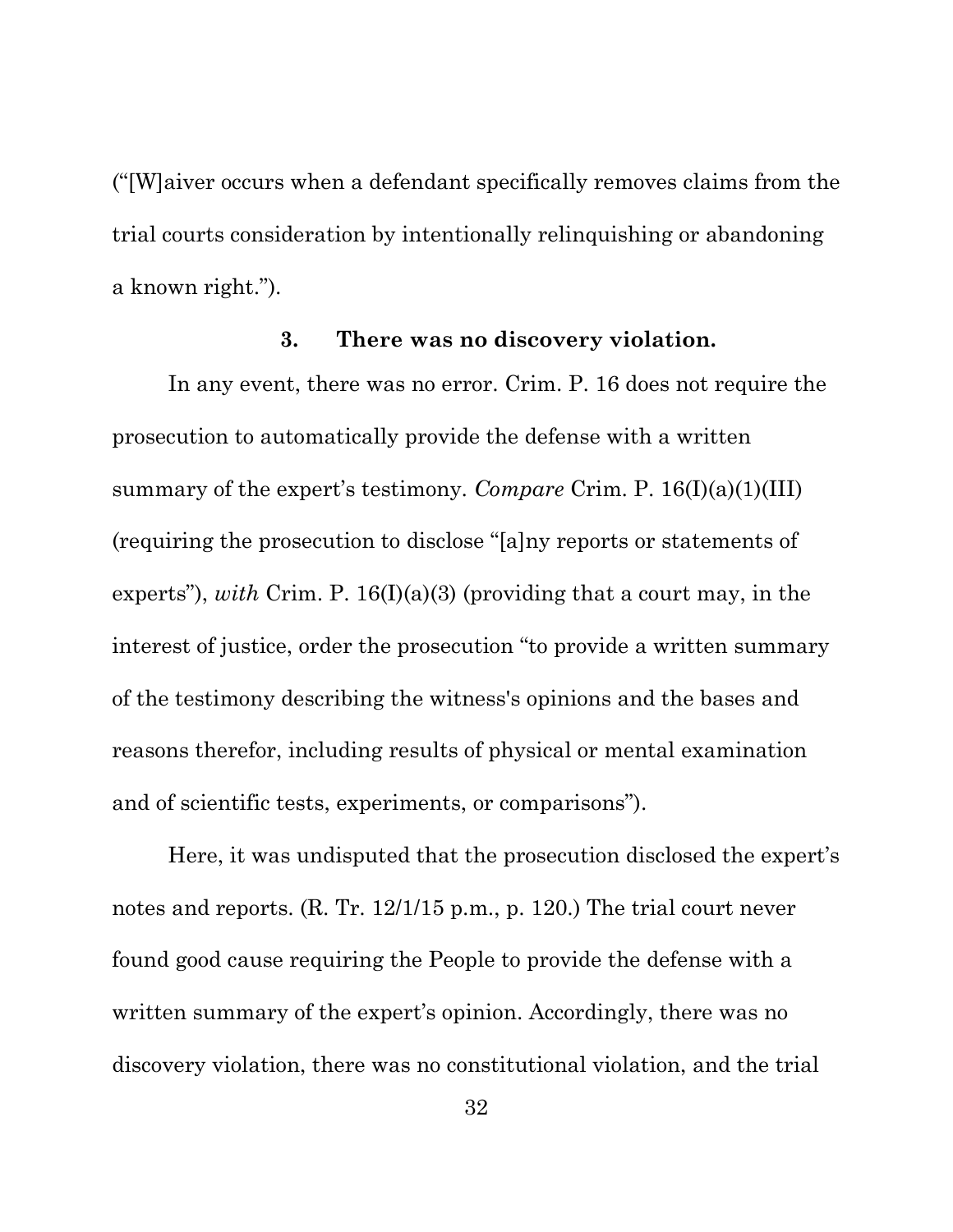court appropriately overruled the defendant's objection. *See, e.g.*, *People v. Evans*, 886 P.2d 288, 291 (Colo. App. 1994) (holding that there was no discovery violation where the prosecution disclosed the expert's report but not the readouts printed by the instruments used to reach the test results; also noting that "defendant had the test results four months before trial and failed to file a motion indicating that the results were incomplete or inadequate").

## **III. The trial court properly admitted the Gangland video during sentencing.**

#### **A. Standard of review.**

The People disagree with the defendant's proposed standard of review. Although he argues that the trial court violated his First Amendment rights, he challenges the trial court's sentencing decision. Sentencing is by nature discretionary. *People v. Roadcap*, 78 P.3d 1108, 1114 (Colo. App. 2003). A trial judge has broad discretion when imposing a sentence, and the sentence imposed will not be overturned in the absence of a clear abuse of discretion. *People v. Fuller*, 791 P.2d 702, 708 (Colo. 1990). Only in exceptional cases will an appellate court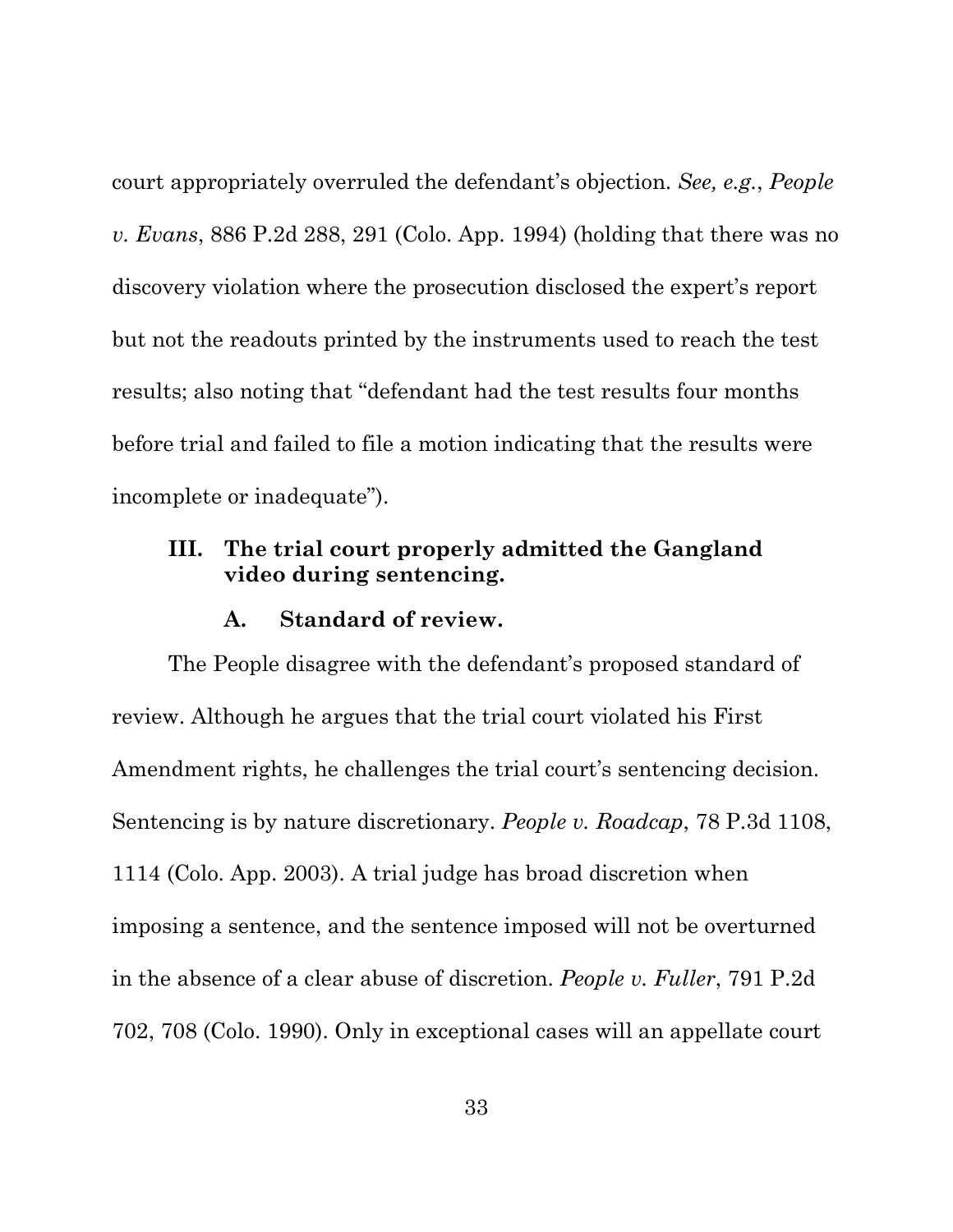substitute its judgment for that of the trial court in sentencing matters. Id. If the sentence is within the range required by law, is based on appropriate considerations as reflected in the record, and is factually supported by the circumstances of the case, an appellate court must uphold the sentence. *Id.*

The defendant objected to the admission of the Gangland video on relevancy grounds. (R. Tr. 1/22/16, p. 4.) To the extent the defendant argues on appeal that he preserved his claim that admission and consideration of the video violated his rights under the First Amendment, that claim was never made and should not be reviewed. *See, e.g., People v. Cagle*, 751 P.2d 614, 619 (Colo. 1988) (constitutional issues first raised on appeal will not be addressed). In the event this Court considers that claim, plain error review applies. *See Martinez v. People*, 2015 CO 16, 14 ("Plain error review is equally applicable when a party alters the grounds for his objection on appeal."). Under the plain error standard, the defendant bears the burden of showing that the error was obvious and substantial, and a reviewing court will only reverse if the error so undermined the fundamental fairness of the trial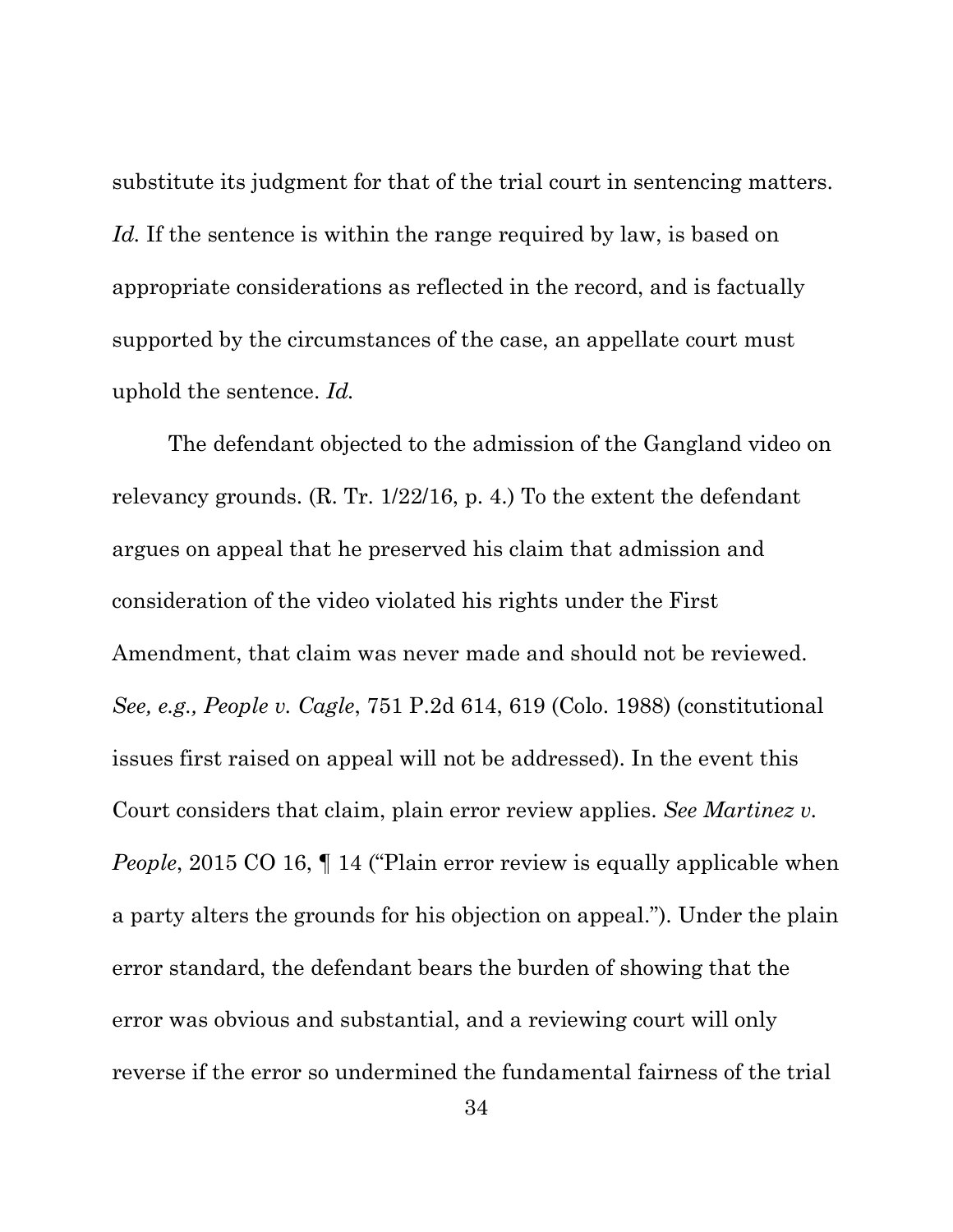itself so as to cast serious doubt on the reliability of the judgment of conviction. *Hagos v. People*, 288 P.3d 116, 120 (Colo. 2012).

#### **B. Factual background.**

At sentencing, defense counsel advised the court that the prosecutor intended "to play a Gangland video from 2010 where Mr. Tresco was on an episode ...."  $(R, Tr. 1/22/16, p. 3)$ . The defendant objected that the video was irrelevant to sentencing. (*Id.* at 4.) However, if the court was to watch the video, defense counsel asked that it play the video first, and then hear from two defense witnesses that were there to speak on the defendant's behalf and would directly address what was presented in the video. (*Id.*) The prosecutor argued that in the video, the defendant used language that the court would "find interesting in determining what his sentence should be in this case." (*Id.* at 3.) Specifically, the defendant talked about an assault he committed on a taxi driver and how that person was lucky to be alive. (*Id.*) In the video, he was "glad to tell the whole world about his gang affiliations and his violent nature." (*Id.*) Thus, the evidence was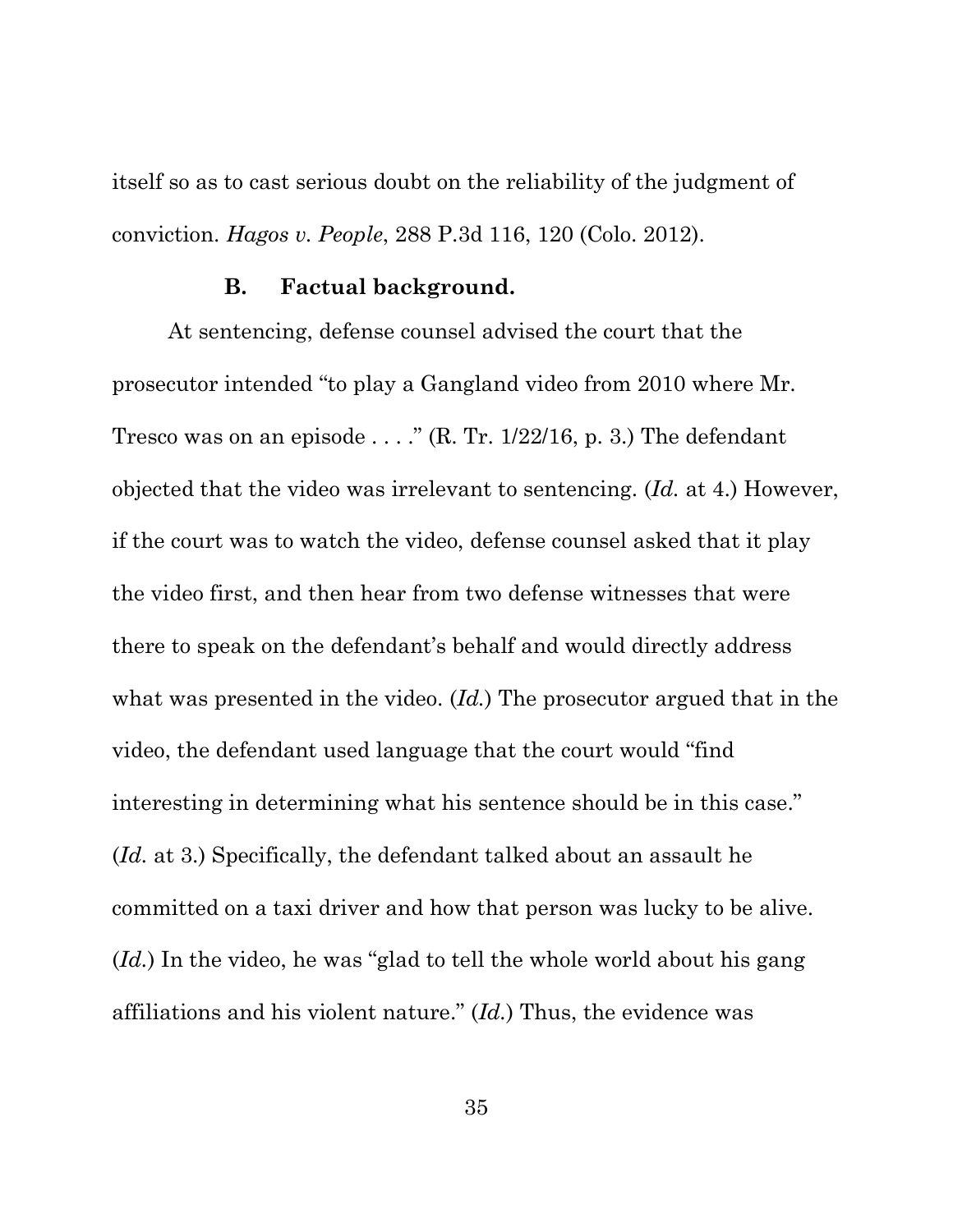relevant to the statutory sentencing factor of the defendant's character. (*Id.* at 4.)

The trial court explained there was "broad latitude of what's admissible at a sentencing hearing, so I'll allow it and accord it whatever weight I think is appropriate, and we'll have it played now." (*Id.* at 5.) The defendant called two witnesses that asserted the defendant had made a conscious decision to get out of gang life, and that he would be better served by treatment rather than a prison sentence. (*Id.* at 6-15.)

In asking for a sentence in the 12 to 16 year range, the prosecution emphasized such a sentence was appropriate given the defendant's criminal history, the nature of the assault, and the danger he posed to the community. (*Id.* at 21-22.)

In imposing sentence, the trial court explained that the defendant was blaming everyone else. (*Id.* at 35.) The defendant attempted to justify his conduct under heat of passion based on the victim having groped his fiancée at the time of the incident, but there was absolutely no evidence of that. (*Id.* at 36.) The trial court believed that the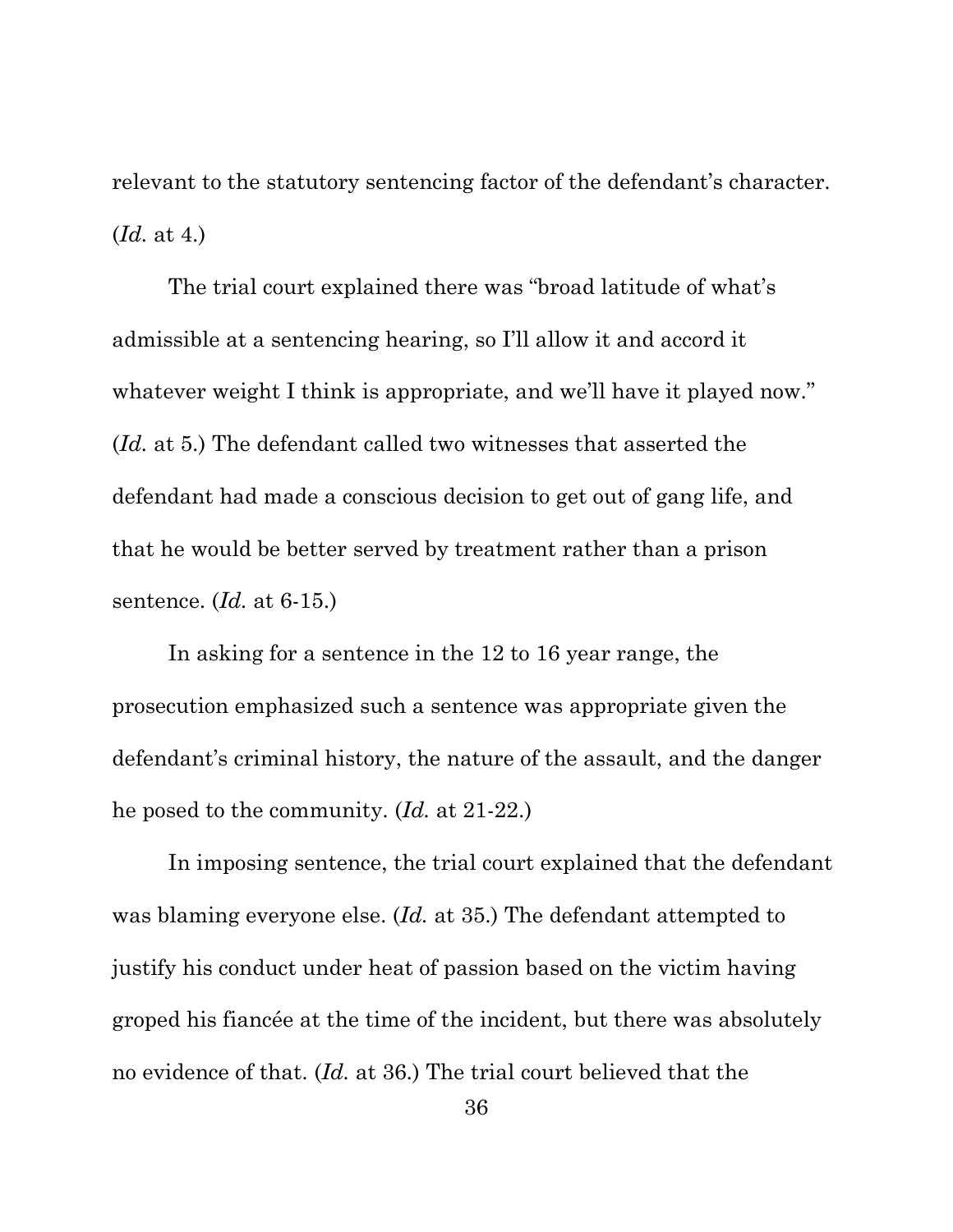defendant had "sincerely and genuinely [] renounce[d] gang life." (*Id.* at 36.) Still, the defendant "committed a very violent act." (*Id.* at 37.) Accordingly, "given everything, including [his] background and the facts of this case, 8 years in the Department of Corrections" was the appropriate sentence. (*Id.* at 37.)

## **C. Law and analysis.**

A sentencing court must consider the nature and elements of the offense, the character and rehabilitative potential of the offender, any aggravating or mitigating circumstances, and the public interest in safety and deterrence. *People v. Campbell,* 58 P.3d 1080, 1086-87 (Colo. App. 2002). While a sentencing court may find one aggravating factor more compelling than another, it abuses its discretion when it places "undue emphasis on any one of these factors to the exclusion of the others." *Id.* at 1087.

The defendant argues the "Supreme Court of [the] United States drew a clear line in *Dawson v. Deleware*, preventing trial courts from violating criminal defendants' First and Fourteenth Amendment rights to freedom of association by considering evidence of unrelated gang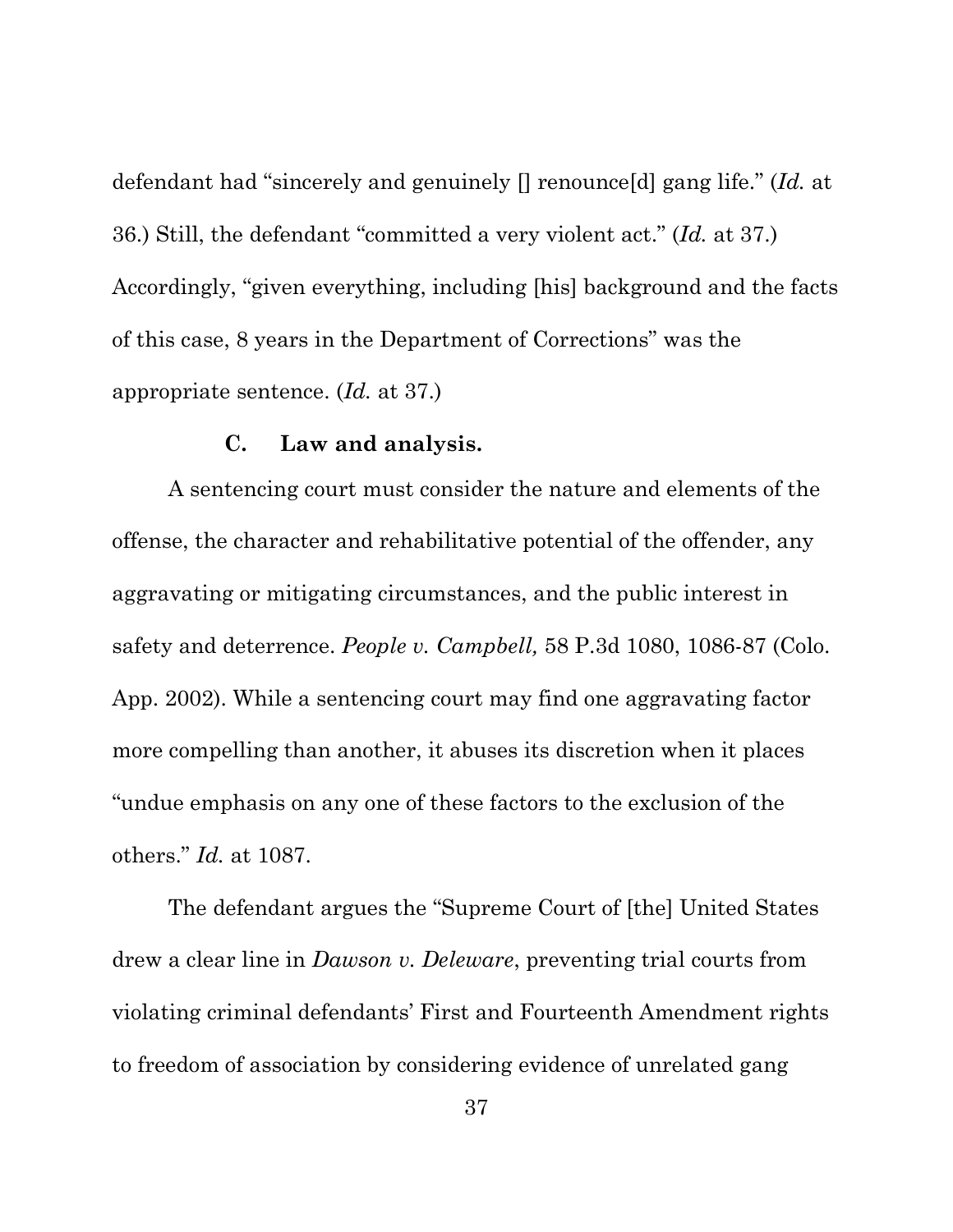membership at sentencing." (OB p. 18 (citing *Dawson v. Delaware*, 503 U.S. 159, 166 (1992)).

As an initial matter, that is not what the United States Supreme Court said. Instead, the Court explained that "the Constitution does not erect a *per se* barrier to the admission of evidence concerning one's beliefs and associations at sentencing simply because those beliefs and associations are protected by the First Amendment. *Dawson*, 503 U.S. at 164. Indeed, in "many cases, for example, associational evidence might serve a legitimate purpose in showing that a defendant represents a future danger to society." *Id.* at 166.

Likewise, this Court has explained, a sentencing court is largely unconstrained as to the evidence it may consider during the sentencing phase of criminal proceedings. *People v. Tallwhiteman*, 124 P.3d 827 (Colo. App. 2005). The range is broad as to both the information considered relevant and the quality of such information. While a sentence may not be based on materially untrue evidence, a sentencing court may, in evaluating the nature of the offense and the character of the offender, consider conduct for which the offender was never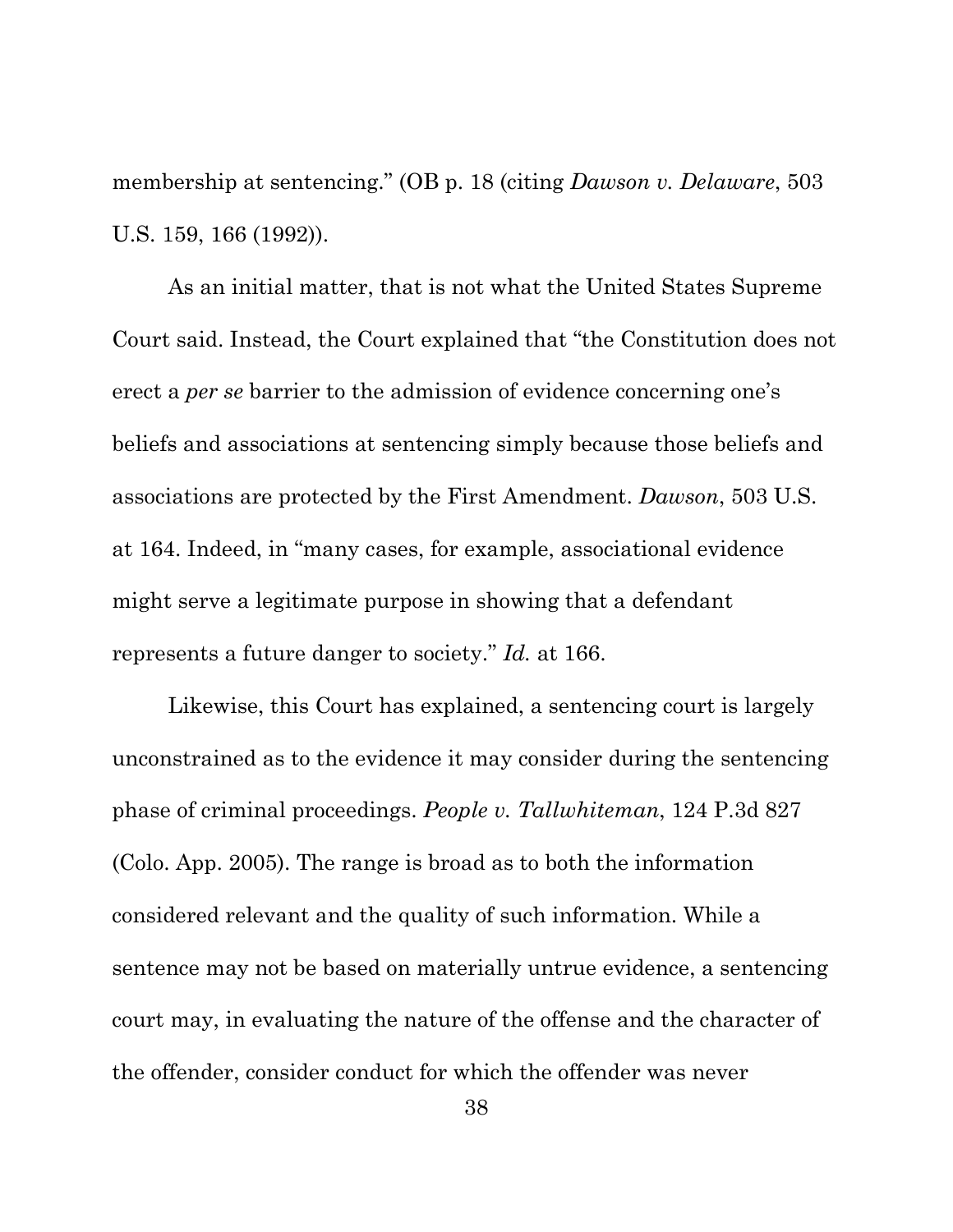charged, conduct for which charges were filed but later dismissed as part of a plea agreement, or even conduct for which the offender was charged and subsequently acquitted. *Id*; *see also People v. Beatty*, 80 P.3d 847, 856 (Colo. App. 2003) (determining defendant's sentence, the court considered the evidence in this case that defendant had been involved in an incident with the victims the week before the shooting, wanted to kill the father, and did not care whether others would be hurt in this "classic drive-by shooting.").

Here, the evidence was relevant to an issue before the court. The evidence was not admitted to punish the defendant based on his right to association. Instead, the evidence was admitted to show the defendant's character and a prior act of violence. As character and past behavior are relevant sentencing considerations, the trial court correctly admitted the video. *See Tallwhiteman*, 124 P.3d at 837.

Moreover, the record also provides that the trial court did not rely on the defendant's gang membership in imposing sentence. Instead, the trial court expressly stated that it believed the defendant had put his gang life behind him. The trial court based its sentence on concerns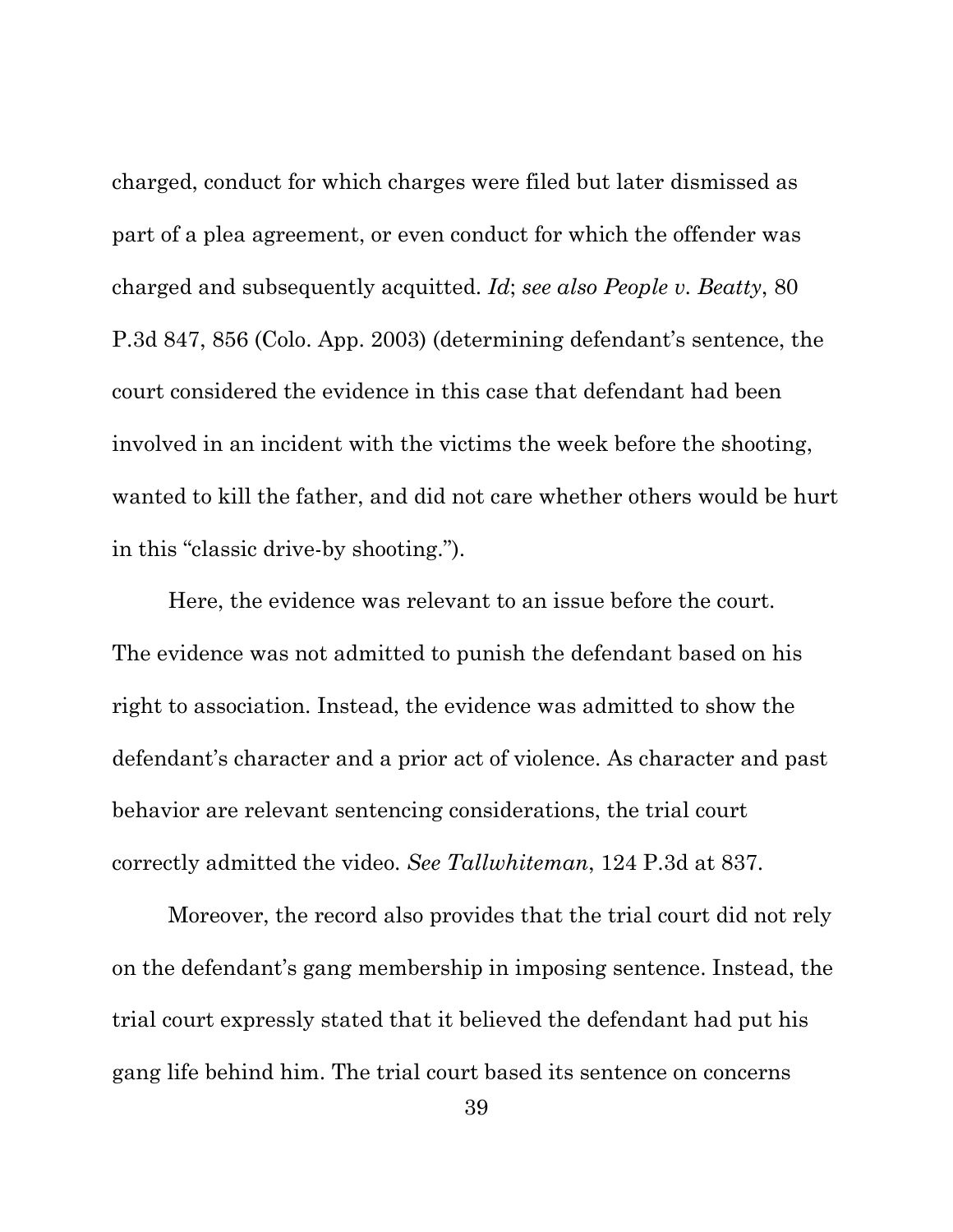regarding the nature of the defendant's crime, protection of the community, and the defendant's failure to accept responsibility for his criminal act. The defendant's claim fails and he is not entitled to a new sentencing hearing. *See, e.g., People v. Maestas*, 224 P.3d 405, 409-10 (Colo. App. 2009) ("If the sentence is within the range required by law, is based on appropriate considerations as reflected in the record, and is factually supported by the circumstances of the case, an appellate court must uphold the sentence.").

#### **CONCLUSION**

For the foregoing reasons and authorities, the defendant's judgment of conviction and sentence should be affirmed.